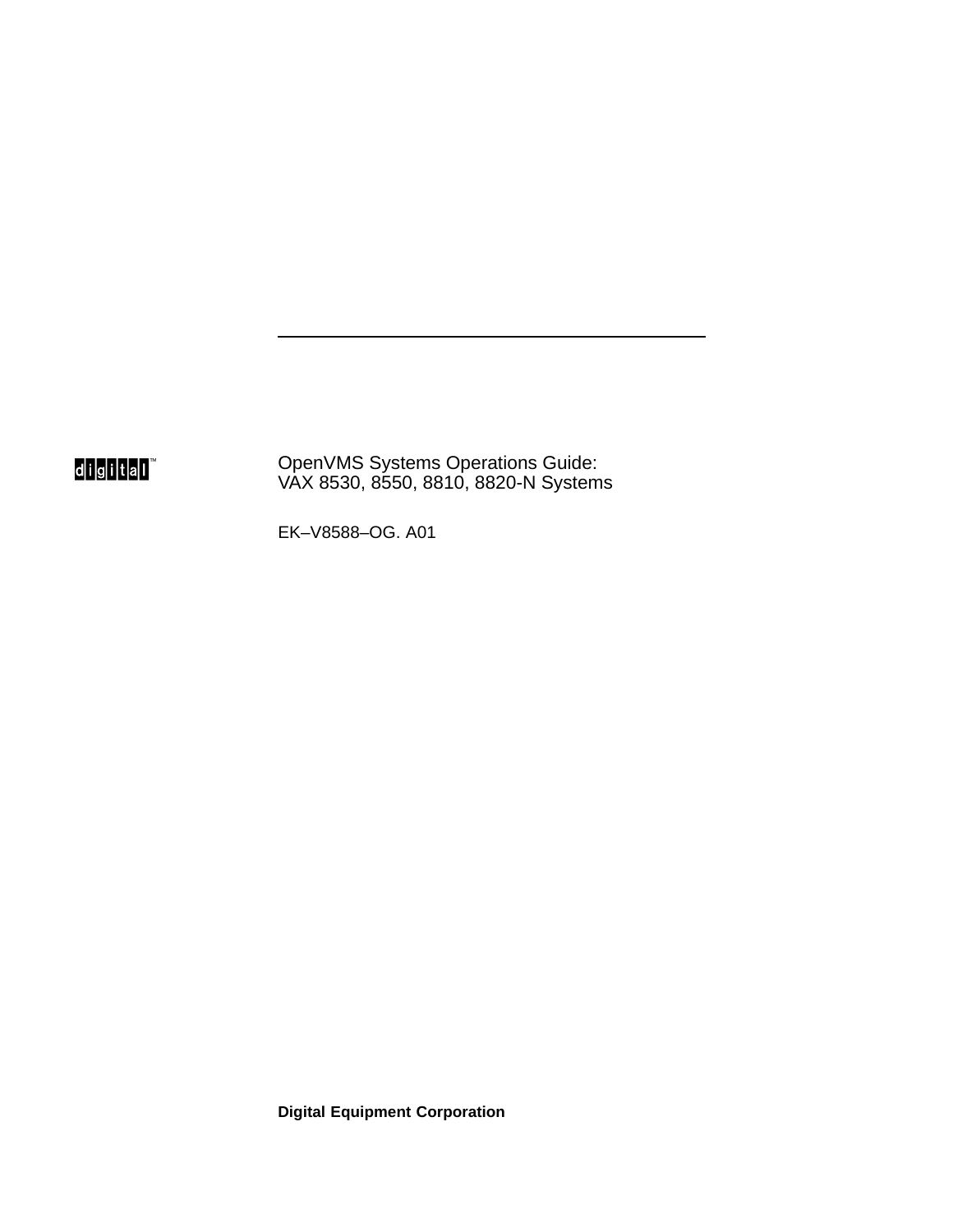#### **February, 1993**

The information in this document is subject to change without notice and should not be construed as a commitment by Digital Equipment Corporation. Digital Equipment Corporation assumes no responsibility for any errors that may appear in this document.

Copyright © Digital Equipment Corporation 1993

All Rights Reserved. Printed in U.S.A.

**FCC NOTICE:** The equipment described in this manual generates, uses, and may emit radio frequency energy. The equipment has been type tested and found to comply with the limits for a Class A computing device pursuant to Subpart J of Part 15 of FCC Rules, which are designed to provide reasonable protection against such radio frequency interference when operated in a commercial environment. Operation of this equipment in a residential area may cause interference, in which case the user at his own expense may be required to take measures to correct the interference.

The following are trademarks of Digital Equipment Corporation: EDT, HSC, MSCP, OpenVMS, RX50, UDA, VAX, VAX 8500, VAX 8530, VMS, and the DIGITAL logo.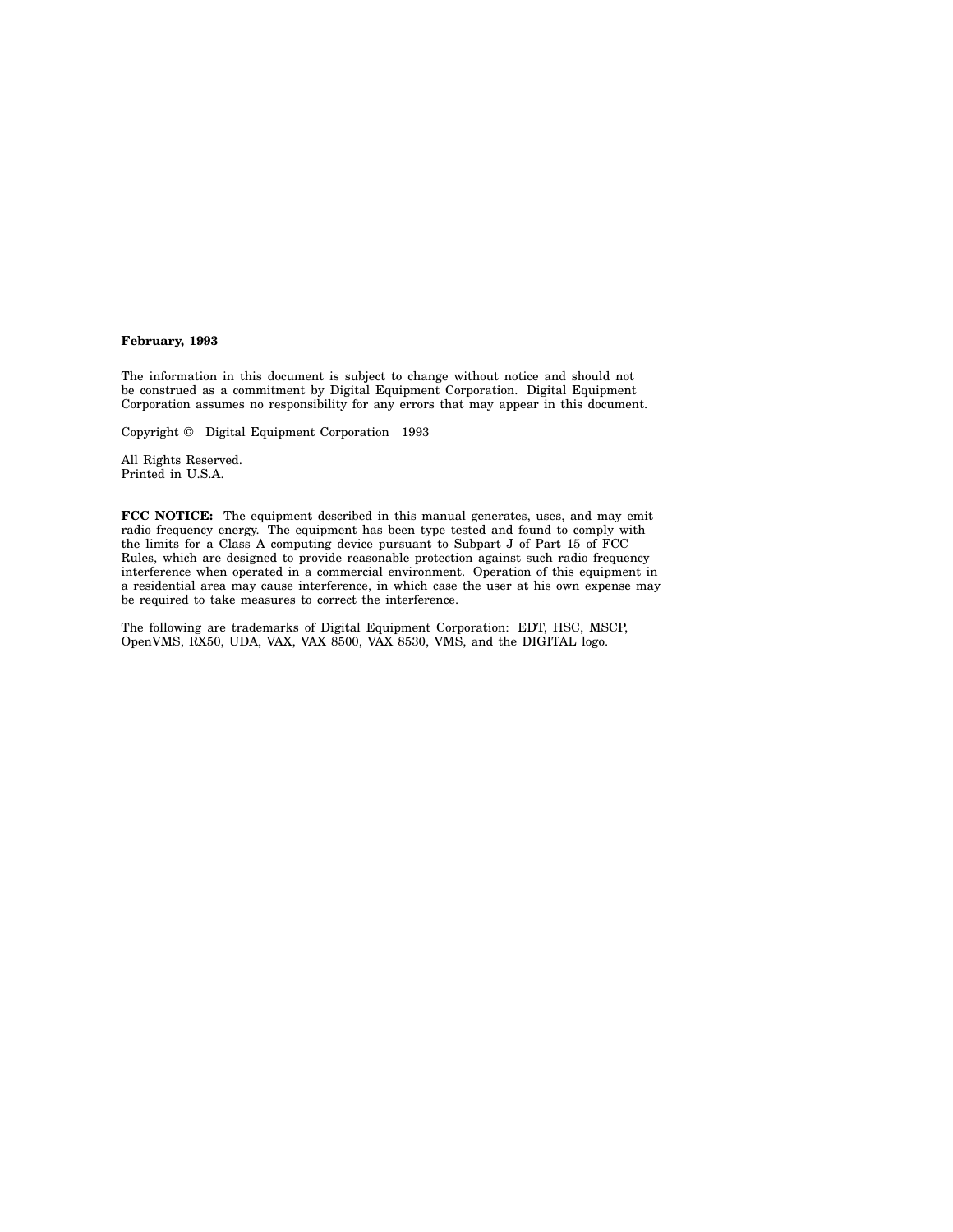# **Contents**

| 1            | <b>Console Subsystem Overview</b>                     |         |
|--------------|-------------------------------------------------------|---------|
| 1.1          |                                                       | $1 - 1$ |
| 1.2          |                                                       | $1 - 1$ |
| 1.3          | Console Fixed Disk Drive                              | $1 - 3$ |
| 1.4          | Console Dual-Diskette Drive                           | $1 - 3$ |
| 1.5          |                                                       | $1 - 3$ |
| 1.6          |                                                       | $1 - 4$ |
| $\mathbf{2}$ | <b>System Shutdown Procedures</b>                     |         |
| 2.1          | Orderly Shutdown with SHUTDOWN.COM                    | $2 - 1$ |
| 2.2          | Emergency Shutdown with CRASH Commands                | $2 - 1$ |
| 3            | <b>System Boot Operations</b>                         |         |
| 3.1          |                                                       | $3 - 1$ |
| 3.2          | Boot Devices and Command Procedures                   | $3 - 1$ |
| 3.3          | Booting with DEFBOO.COM                               | $3 - 2$ |
| 3.4          | Booting from Another System Disk                      | $3 - 2$ |
| 3.5          | Booting from a Different Directory on the System Disk | $3 - 3$ |
| $3.6\,$      | Booting from SYSF During an Upgrade                   | $3 - 4$ |
| 3.7          |                                                       | $3 - 5$ |
| 4            | <b>System Backup Procedures</b>                       |         |
| 4.1          |                                                       | $4 - 1$ |
| 4.2          | Standalone BACKUP Overview                            | $4 - 2$ |
| 4.3          | Installing Standalone BACKUP on the System Disk       | $4 - 2$ |
| 4.4          | Booting Standalone BACKUP from the System Disk        | $4 - 3$ |
| 4.5          | Installing Standalone BACKUP on Floppy Diskettes      | $4 - 5$ |
| 4.6          | Booting Standalone BACKUP from Floppy Diskettes       | $4 - 9$ |
|              |                                                       |         |

**About This Guide** v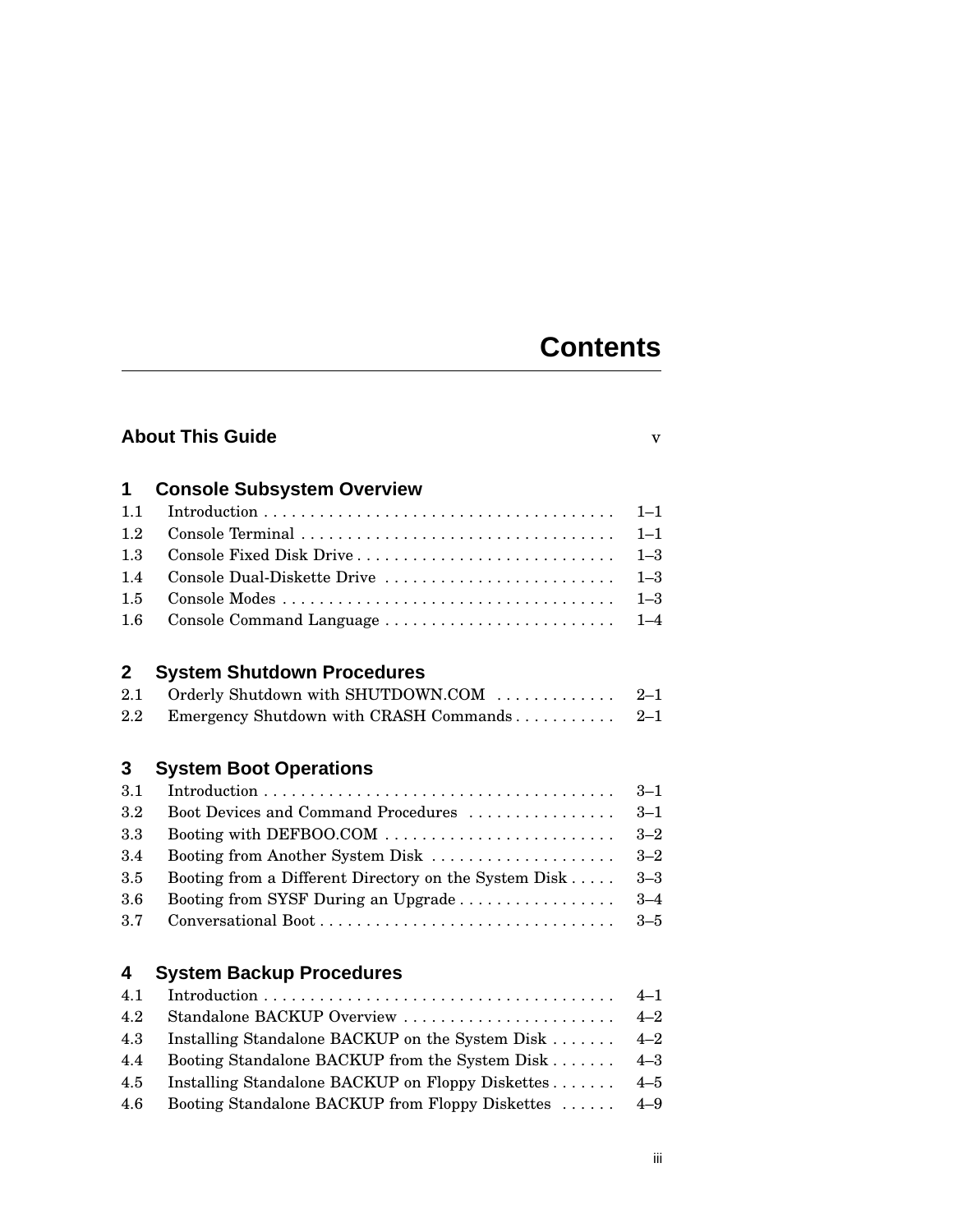iv Contents

#### **Index**

#### **Tables**

| 1–1 Console Commands                                      | $1\hbox{--}5$ |
|-----------------------------------------------------------|---------------|
| 1-2 Console Commands Requiring the CPU to Be Stopped  1-8 |               |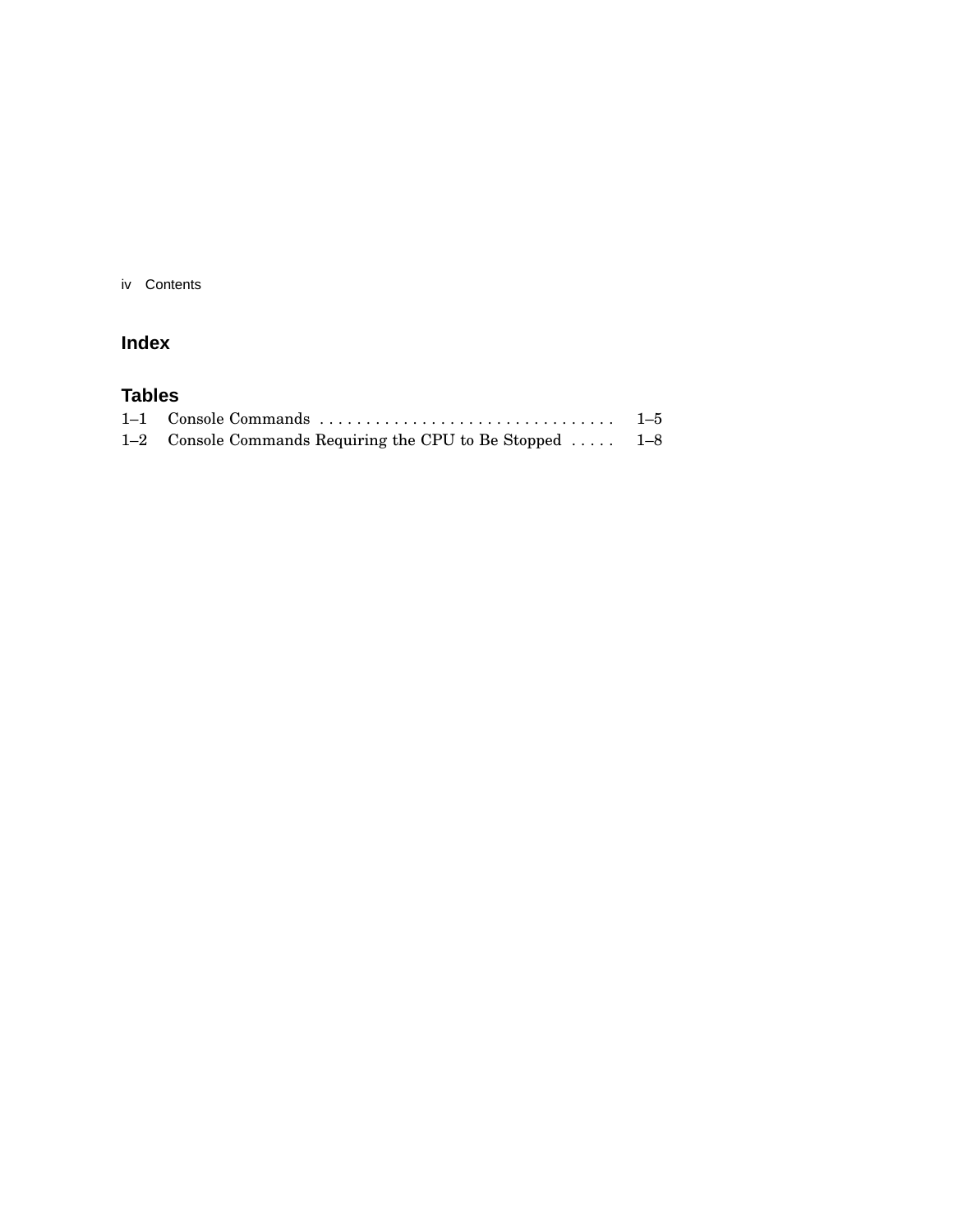# **About This Guide**

This document is a quick reference guide of basic systems operations for VAX 8500 and VAX 8800 systems. It summarizes such system tasks as booting and console operation as they relate to VAX 8500 and VAX 8800 systems.

### **Intended Audience**

This guide is designed primarily for the following:

- System software support personnel
- Digital Services personnel
- System managers
- Instructors and participants in certain OpenVMS operating system courses:

Systems Troubleshooting System and Network Management I, II, and III

## **Document Scope**

This guide describes various aspects of VAX 8500 and VAX 8800 systems operations including:

- Console subsystem overview
- Operators control panel
- Console command language
- System power-up and power-down procedures
- System boot and backup procedures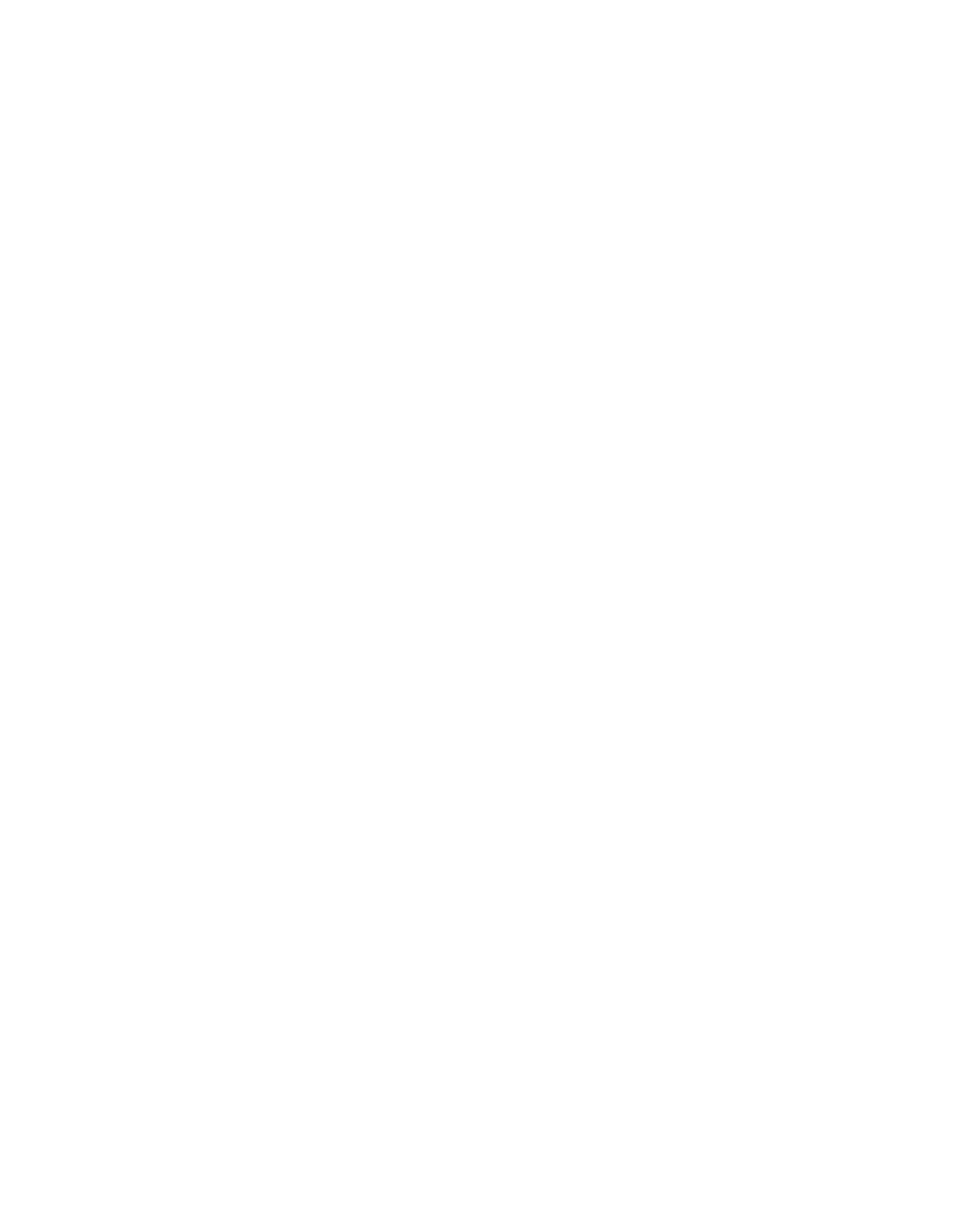# **1 Console Subsystem Overview**

### **1.1 Introduction**

The console subsystem provides the means to control and monitor systems operations and to examine and deposit data in memory or processor registers. The console subsystem consists of the following:

- PDP-11 microcomputer
- Console terminal and optional printer
- Console fixed disk drive
- Console dual-diskette drive
- Console command language

## **1.2 Console Terminal**

The console terminal is the video terminal attached to the console microcomputer. It is named OPA0. The console terminal is the only terminal on the system that can execute all the console mode commands. Use it to control and monitor system operations. You can also set up logical console terminals.

#### **Remote Console**

A Digital diagnostics center uses a *remote console terminal* (located at the diagnostics center) to control system operations during diagnostic testing. A remote console terminal is named OPA5. It can execute a subset of the console commands.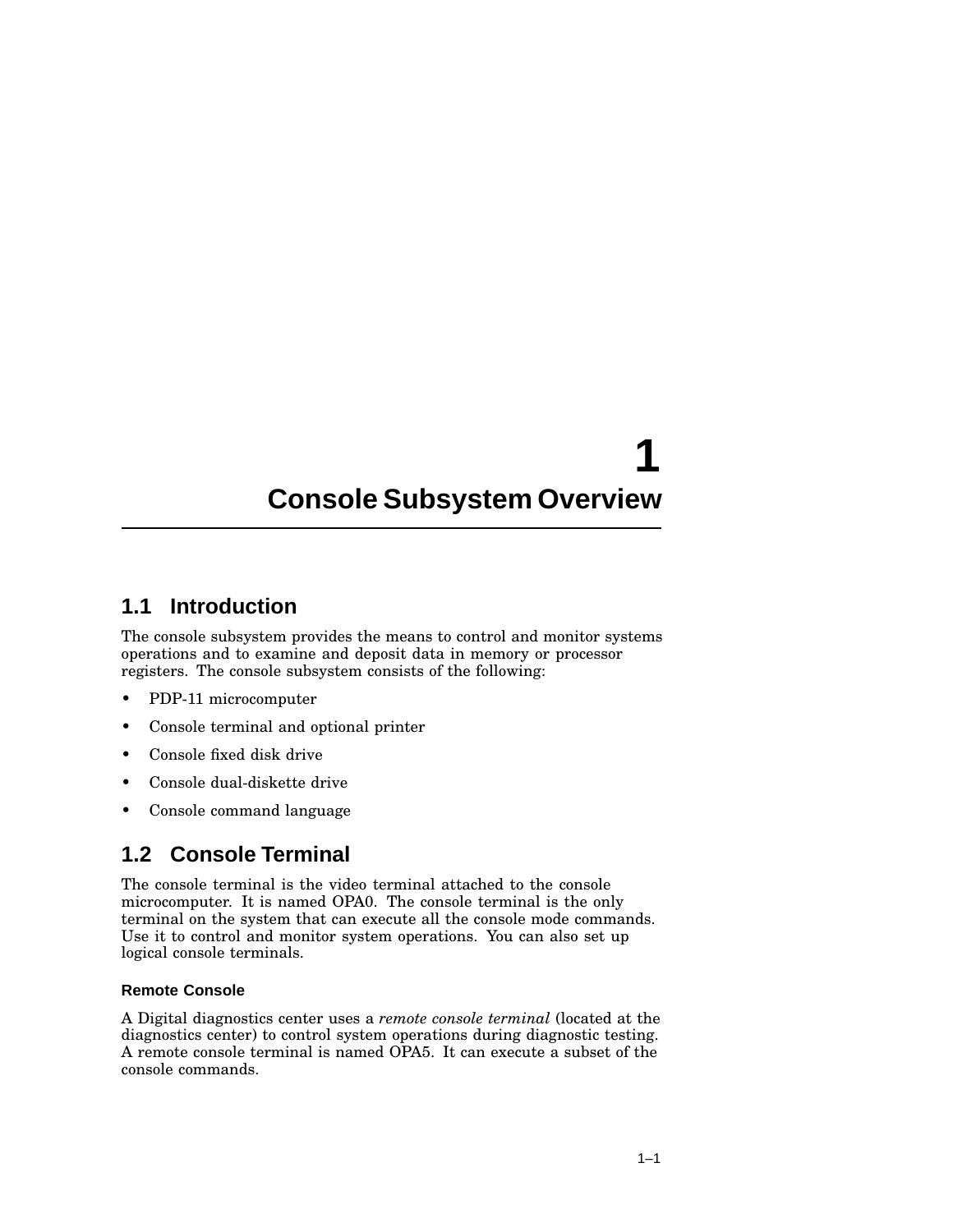#### 1–2 Console Subsystem Overview

#### **Tracking System Operations**

During the OpenVMS installation procedure, Digital recommends that you keep track of system operations. There are two ways to keep track of system operations:

- View the console log file on the terminal
- Send the information to a printer

#### **Console Log File**

The console terminal keeps a record of system operations in a *console log file*. For example, information that has scrolled off the terminal screen is stored in the console log file. To view the contents of this file, enter the  $SHOW LOGFILE command<sup>1</sup> You can then use the following commands$ and key combinations to move through the console log file:

- PREV SCREEN Enables you to move up in the file
- NEXT SCREEN Enables you to move down in the file
- Arrow keys Move the cursor in the indicated direction
- $\boxed{\text{Ctrl/C}}$  Enables you to exit from the log file and return to console mode

#### **Console Printer**

Another way to keep track of system operations is to attach a printer to the console subsystem. The printer can then record the terminal display. To send the terminal display to the printer, enter the following command and press Return:

>>> ENABLE PRINTER

To stop sending the terminal display to the printer, enter the following command and press Return:

>>> DISABLE PRINTER

 $1$  On a VAX 8820-N (8800) processor, the SHOW LOGFILE command displays the log file for the CPU to which the terminal is currently connected.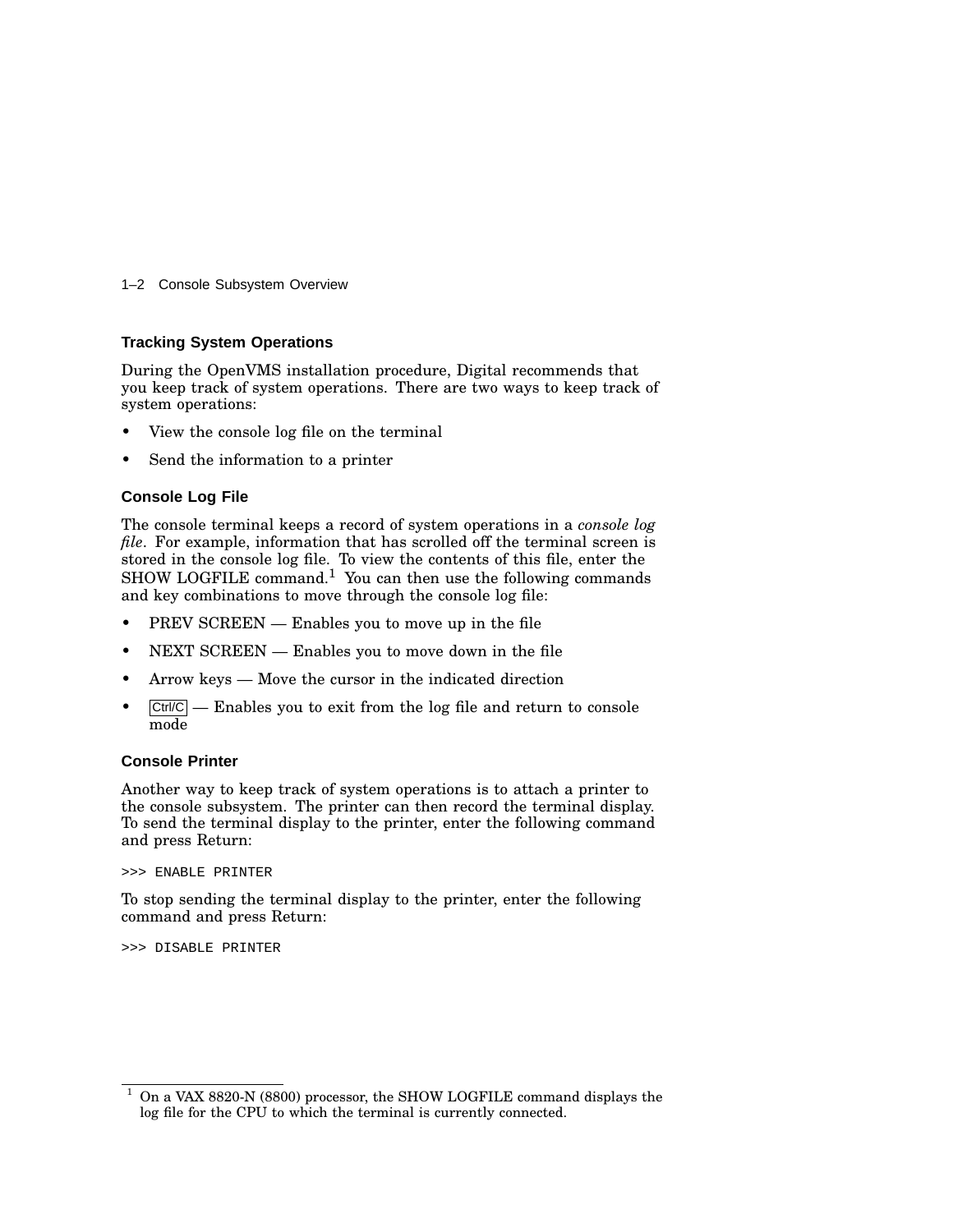Console Subsystem Overview 1–3

### **1.3 Console Fixed Disk Drive**

The console fixed disk is the primary storage device for the console subsystem and contains the console software. The console fixed disk is referred to as CSA3. The OpenVMS operating system has only read access to the console fixed disk. The console operating system (P/OS) has full access.

## **1.4 Console Dual-Diskette Drive**

The console dual-diskette drive is the secondary storage device for the console subsystem. It consists of two diskette drives on the front of the microcomputer. The diskette drive located on the top (in some models it is on the left) is referred to as CSA1. The diskette drive located on the bottom (in some models it is on the right) is referred to as CSA2. These drives hold the RX50 diskettes that do the following tasks:

- Install updates and optional products
- Install standalone BACKUP

#### **1.5 Console Modes**

The console subsystem runs in five different modes. Most of the time the system runs in either program mode or console mode.

**Program mode** — When the console subsystem is in program mode, the OpenVMS operating system is running and the dollar sign prompt (\$) is displayed. In program mode, you can enter DCL commands, run programs, and receive system messages.

You can press  $\boxed{\text{Ctrl/P}}$  to suspend program mode temporarily and go to console mode. To return to program mode when the CPU is running, enter the SET TERMINAL PROGRAM command. To get back to program mode when the CPU is stopped, enter the CONTINUE command.

• **Console mode** — When the console subsystem is in console mode, the OpenVMS operating system is not running and the console-mode prompt (>>>) is displayed. In console mode, you control and monitor system operations. The CPU can be running or it can be stopped. When the CPU is running, it responds to a limited number of console commands. When the CPU is stopped, it responds to most console commands.

To go from console mode to program mode while the CPU is running, enter the SET TERMINAL PROGRAM command.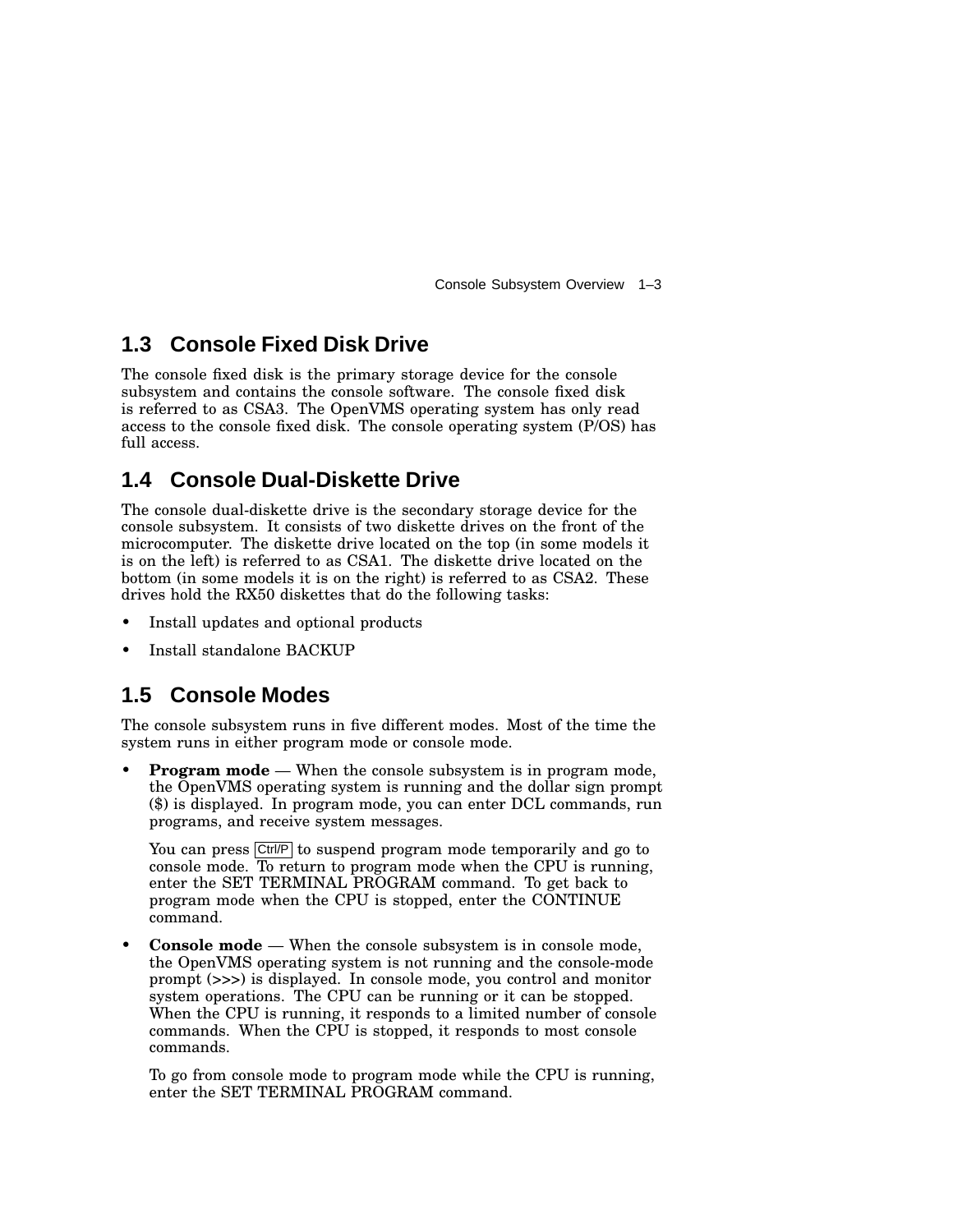1–4 Console Subsystem Overview

From console mode, you can access three other modes. Choose the appropriate mode for the function you want.

- **P/OS-DCL mode** Used to modify files on the console fixed disk using standard DCL commands. To go to P/OS-DCL mode, enter the EXIT command at the console-mode prompt (>>>). To return to console mode from P/OS-DCL mode, enter the RUN CONTROL command at the P/OS-DCL prompt (\$).
- **P/OS mode** Used to modify files on the console fixed disk using menu-driven commands. To go to P/OS mode, enter the EXIT command at the P/OS-DCL prompt (\$). A menu item returns you directly to console mode from P/OS mode.
- **Micromonitor mode** Used to run diagnostics. For more information, see the *Console User's Guide*. To return to console mode from micromonitor mode, enter the EXIT command at the micromonitor prompt (MIC>).

## **1.6 Console Command Language**

The console subsystem on VAX 8500 systems is different from other VAX computers. It does not have a control panel with lights and switches. Instead, the console command language controls all functions. The console command language lets you do the following tasks:

- Turn on the system
- Boot the system
- Provide information on the operational state of the CPU and other system components
- Dictate how the system reacts to initial booting, shutdowns, and restarts

Table 1–1 describes some of the commonly used commands. You can use these commands when the system is in console mode.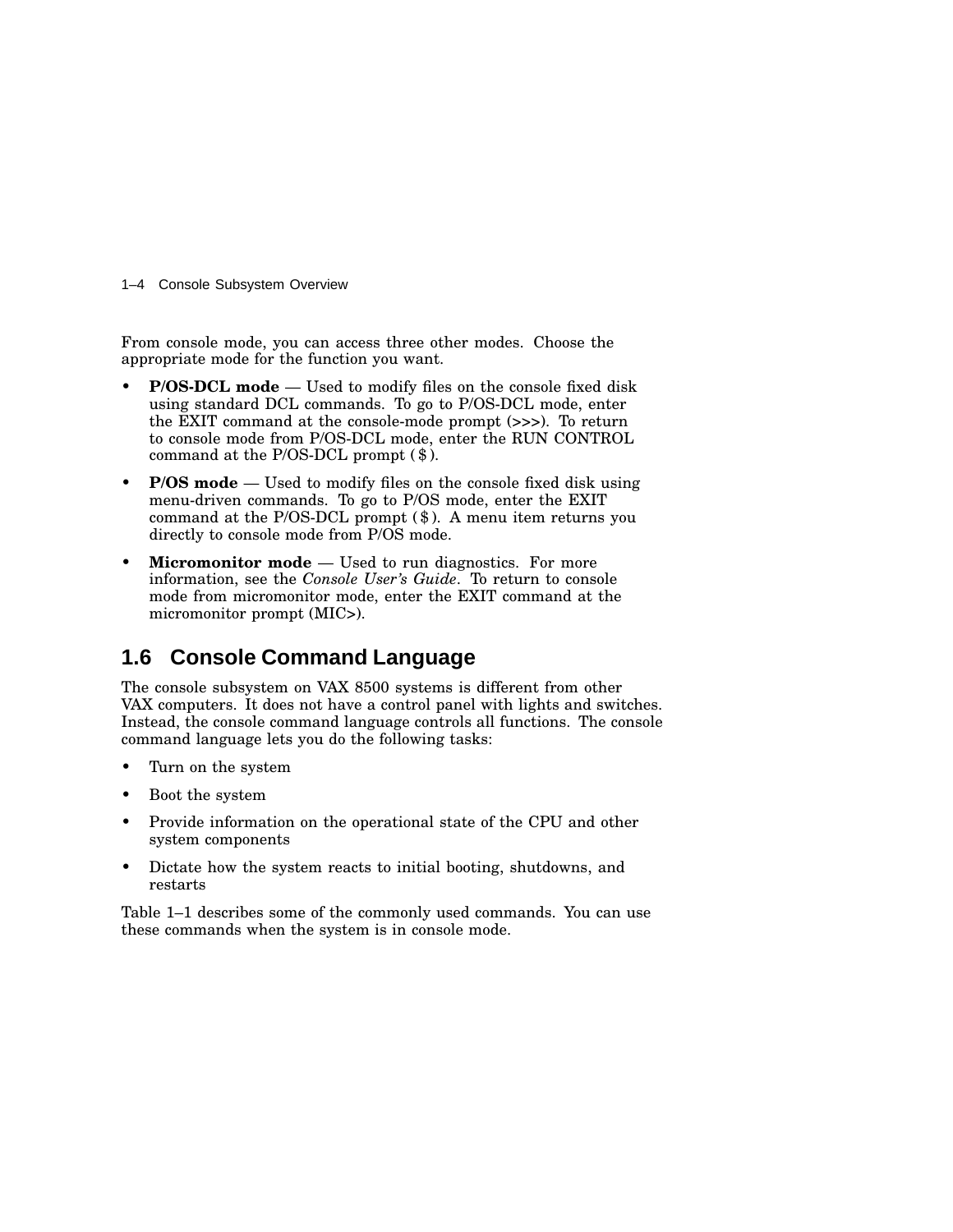Console Subsystem Overview 1–5

**Table 1–1 Console Commands**

| Command                                      | <b>Definition</b>                                                                                                                                                                                         |
|----------------------------------------------|-----------------------------------------------------------------------------------------------------------------------------------------------------------------------------------------------------------|
| <b>BOOT</b>                                  | Boots the system. During the installation<br>procedure use the abbreviation, B, for the BOOT<br>command. The following example uses the boot<br>command procedure DEFBOO.COM to boot the<br>system:       |
|                                              | $>>$ B                                                                                                                                                                                                    |
| <b>ENABLE/DISABLE AUTO</b><br><b>BOOT</b>    | In combination with AUTO RESTART,<br>determines how the system reacts after one of<br>the following events:                                                                                               |
|                                              | The system is initialized.                                                                                                                                                                                |
|                                              | A power failure occurs                                                                                                                                                                                    |
|                                              | An error halt after a restart attempt fails                                                                                                                                                               |
|                                              | For example, the following commands cause the<br>system to automatically reboot after any of the<br>events listed above:                                                                                  |
|                                              | >>> DISABLE AUTO RESTART<br>>>> ENABLE AUTO BOOT                                                                                                                                                          |
|                                              | The following command prevents the system from<br>automatically rebooting after any of the events<br>listed above:                                                                                        |
|                                              | >>> DISABLE AUTO BOOT                                                                                                                                                                                     |
| <b>ENABLE/DISABLE AUTO</b><br><b>POWERON</b> | Determines what happens when power is restored<br>after a power failure. For example, the following<br>command automatically applies power to the<br>CPU when power is restored after a power<br>failure. |
|                                              | >>> ENABLE AUTO POWERON                                                                                                                                                                                   |
|                                              | The following command prevents the automatic<br>application of power to the CPU when power is<br>restored after a power failure:                                                                          |
|                                              | >>> DISABLE AUTO POWERON                                                                                                                                                                                  |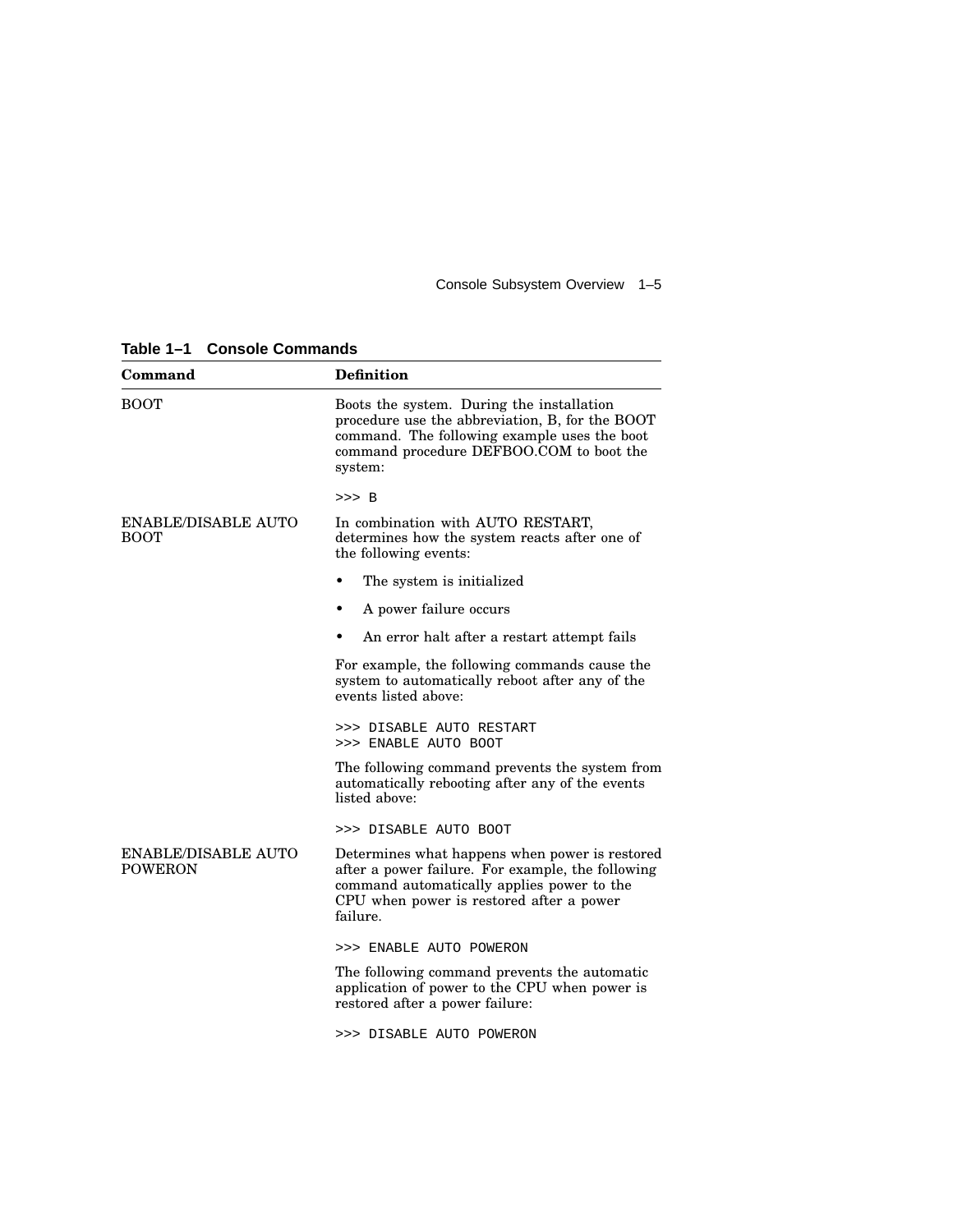#### 1–6 Console Subsystem Overview

| Command                                      | <b>Definition</b>                                                                                                                                                                                                                                      |
|----------------------------------------------|--------------------------------------------------------------------------------------------------------------------------------------------------------------------------------------------------------------------------------------------------------|
| <b>ENABLE/DISABLE AUTO</b><br><b>RESTART</b> | In combination with AUTO BOOT, determines<br>what happens after a power failure or an error<br>halt. For example, the following command causes<br>automatic restart after a power failure or an<br>error halt:                                         |
|                                              | >>> ENABLE AUTO RESTART                                                                                                                                                                                                                                |
|                                              | The following command prevents automatic<br>restart after a power failure or an error halt:                                                                                                                                                            |
|                                              | >>> DISABLE AUTO RESTART                                                                                                                                                                                                                               |
|                                              | AUTO RESTART takes precedence over AUTO<br>BOOT. If AUTO RESTART and AUTO BOOT are<br>both enabled, the system first tries to restart. If<br>the system is unable to restart, it tries to reboot.                                                      |
| <b>HALT</b>                                  | Halts the CPU execution of macro instructions.<br>Use the HALT command to stop the CPU, as<br>follows:                                                                                                                                                 |
|                                              | >>> HALT                                                                                                                                                                                                                                               |
|                                              | Note that if you halt the system before a boot<br>completes, you must also enter the CLEAR<br>RESTART_FLAGS command to clear the WARM_<br>RESTART and COLD_RESTART flags (see<br>your hardware manuals for more about these<br>commands). For example: |
|                                              | >>> HALT<br>>>> CLEAR RESTART FLAGS                                                                                                                                                                                                                    |
|                                              | Clearing these flags prevents the automatic boot<br>and restart procedures from looping indefinitely<br>when you enter the next BOOT command.                                                                                                          |
|                                              | Do <i>not</i> use the HALT command for a system<br>shutdown.                                                                                                                                                                                           |

**Table 1–1 (Continued) Console Commands**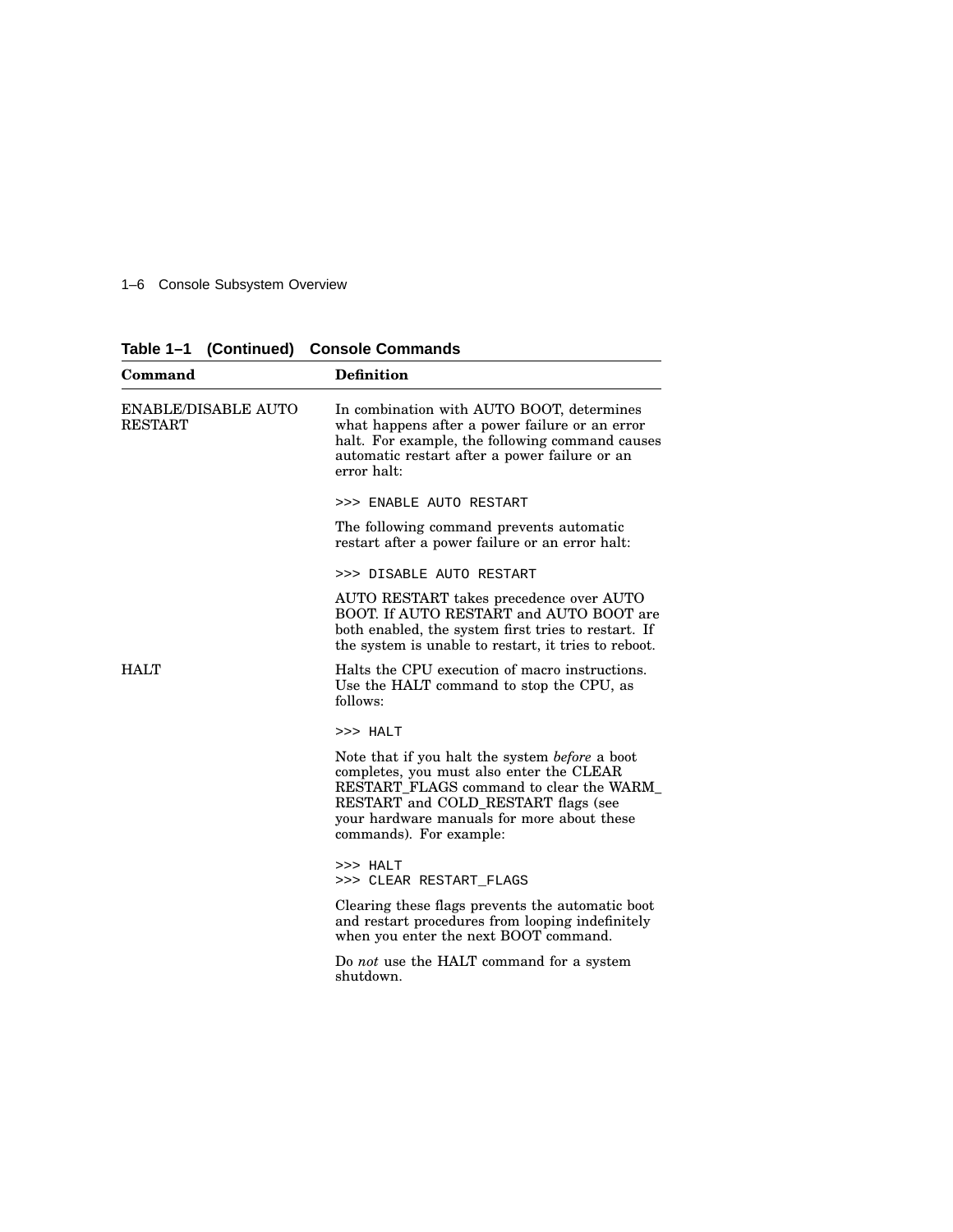Console Subsystem Overview 1–7

**Table 1–1 (Continued) Console Commands**

| Command                                        | <b>Definition</b>                                                                                                                                                                                                                                                                      |
|------------------------------------------------|----------------------------------------------------------------------------------------------------------------------------------------------------------------------------------------------------------------------------------------------------------------------------------------|
| <b>POWER</b>                                   | Changes the state of the power system. For<br>example, the following command turns on power<br>for the entire system (except for the EMM, which<br>is already on):                                                                                                                     |
|                                                | >>> POWER ON                                                                                                                                                                                                                                                                           |
|                                                | The following command turns off power for all<br>components of the system except the EMM and<br>memory. The contents of memory are preserved.                                                                                                                                          |
|                                                | >>> POWER STANDBY                                                                                                                                                                                                                                                                      |
|                                                | The following command turns off power for<br>the entire system except the EMM (the only<br>time power is off for the EMM is when a power<br>disruption occurs or the circuit breaker that<br>controls power to the system is tripped):                                                 |
|                                                | >>> POWER OFF                                                                                                                                                                                                                                                                          |
| <b>ENABLE/DISABLE</b><br><b>REMOTE CONSOLE</b> | In combination with REMOTE USER, determines<br>the status of a remote console terminal. For<br>example, the following command allows a remote<br>terminal (connected to the communications port<br>of the console) to enter console mode and function<br>as a remote console terminal: |
|                                                | >>> ENABLE REMOTE CONSOLE                                                                                                                                                                                                                                                              |
|                                                | The following command prevents a remote<br>terminal connected to the communications port<br>of the console from entering console mode and<br>functioning as a remote console terminal:                                                                                                 |
|                                                | >>> DISABLE REMOTE CONSOLE                                                                                                                                                                                                                                                             |
|                                                | Disabling the remote console automatically<br>enables the remote user.                                                                                                                                                                                                                 |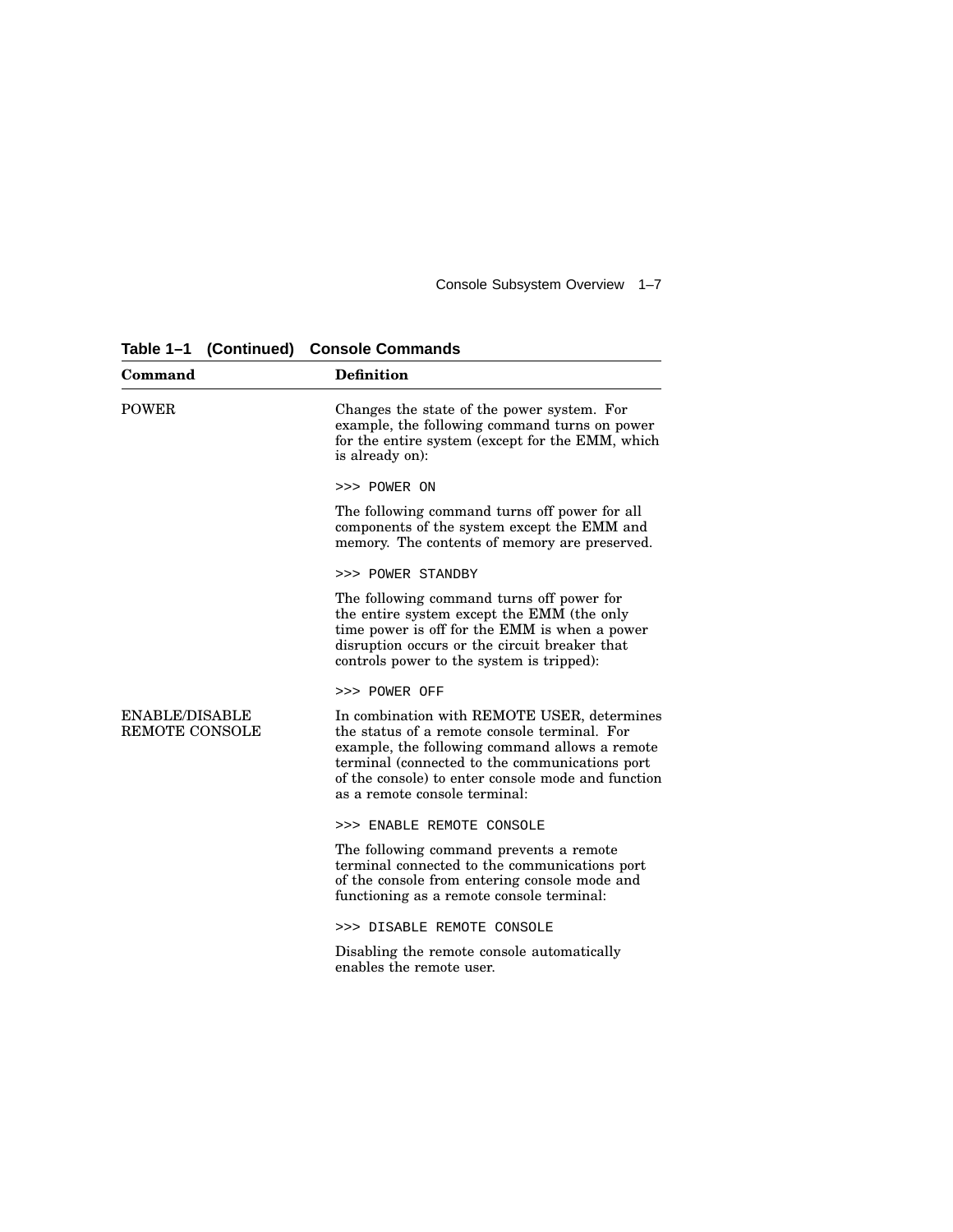#### 1–8 Console Subsystem Overview

|                               | -----------------                                                                                                                                 |
|-------------------------------|---------------------------------------------------------------------------------------------------------------------------------------------------|
| Command                       | <b>Definition</b>                                                                                                                                 |
| ENABLE/DISABLE<br>REMOTE USER | Causes a remote console terminal to operate as<br>an ordinary terminal. The terminal cannot enter<br>console mode. Pressing Ctrl/P has no effect. |
| <b>SHOW CPU</b>               | Displays the operational state of the CPU. On<br>a VAX 8820-N (8800) computer, this command<br>displays the operational state of both CPUs.       |

**Table 1–1 (Continued) Console Commands**

Table 1–2 lists some commands you can use when the system is in console mode and the CPU is stopped.

| Command           | <b>Definition</b>                                                                         |
|-------------------|-------------------------------------------------------------------------------------------|
| <b>CONTINUE</b>   | Resumes execution of macro instructions and<br>switches the console back to program mode. |
| <b>DEPOSIT</b>    | Puts a value in the specified register or memory<br>location.                             |
| <b>EXAMINE</b>    | Displays the contents of a specified address.                                             |
| <b>INITIALIZE</b> | Sets selected and available CPUs or memory to a<br>defined initial state.                 |

**Table 1–2 Console Commands Requiring the CPU to Be Stopped**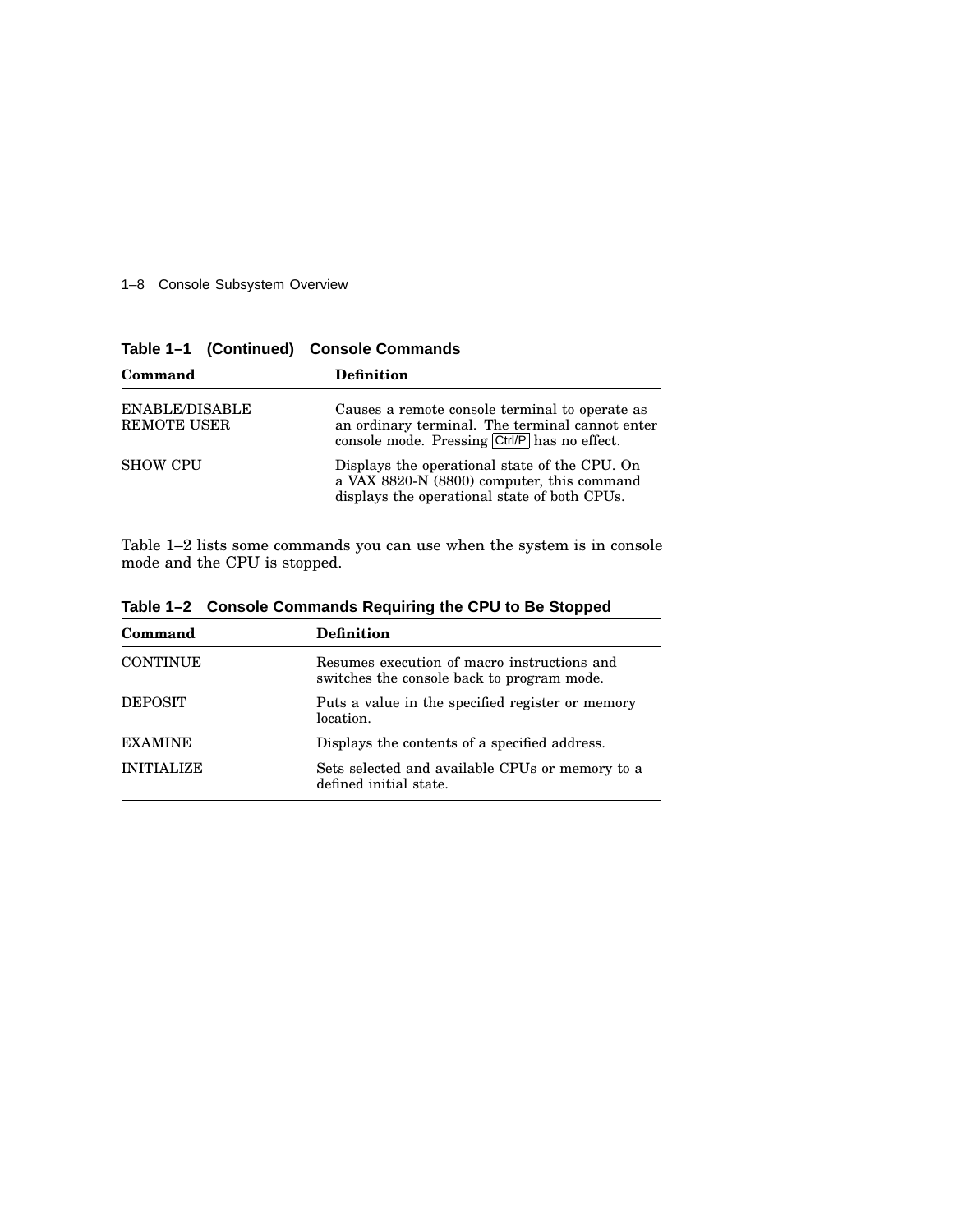# **2 System Shutdown Procedures**

## **2.1 Orderly Shutdown with SHUTDOWN.COM**

To use the SHUTDOWN command procedure, log in to the SYSTEM account and enter the following command:

\$ @SYS\$SYSTEM:SHUTDOWN

To halt the system after the procedure completes, press  $\overline{\text{Ctrl/P}}$ .

## **2.2 Emergency Shutdown with CRASH Commands**

The CRASH command procedure causes the system to fail, resulting in immediate shutdown.

#### **NOTE**

#### **Use CRASH only if the system is hung and you cannot log in to the SYSTEM account to use SHUTDOWN or OPCCRASH.**

To force the system to fail with CRASH, perform the following:

1. Press  $\boxed{\text{Ctrl/P}}$  to stop the system. At the console-mode prompt (>>>), enter the following command and press Return:

>>> HALT

2. Enter the following command and press Return:

```
>>> @CRASH
```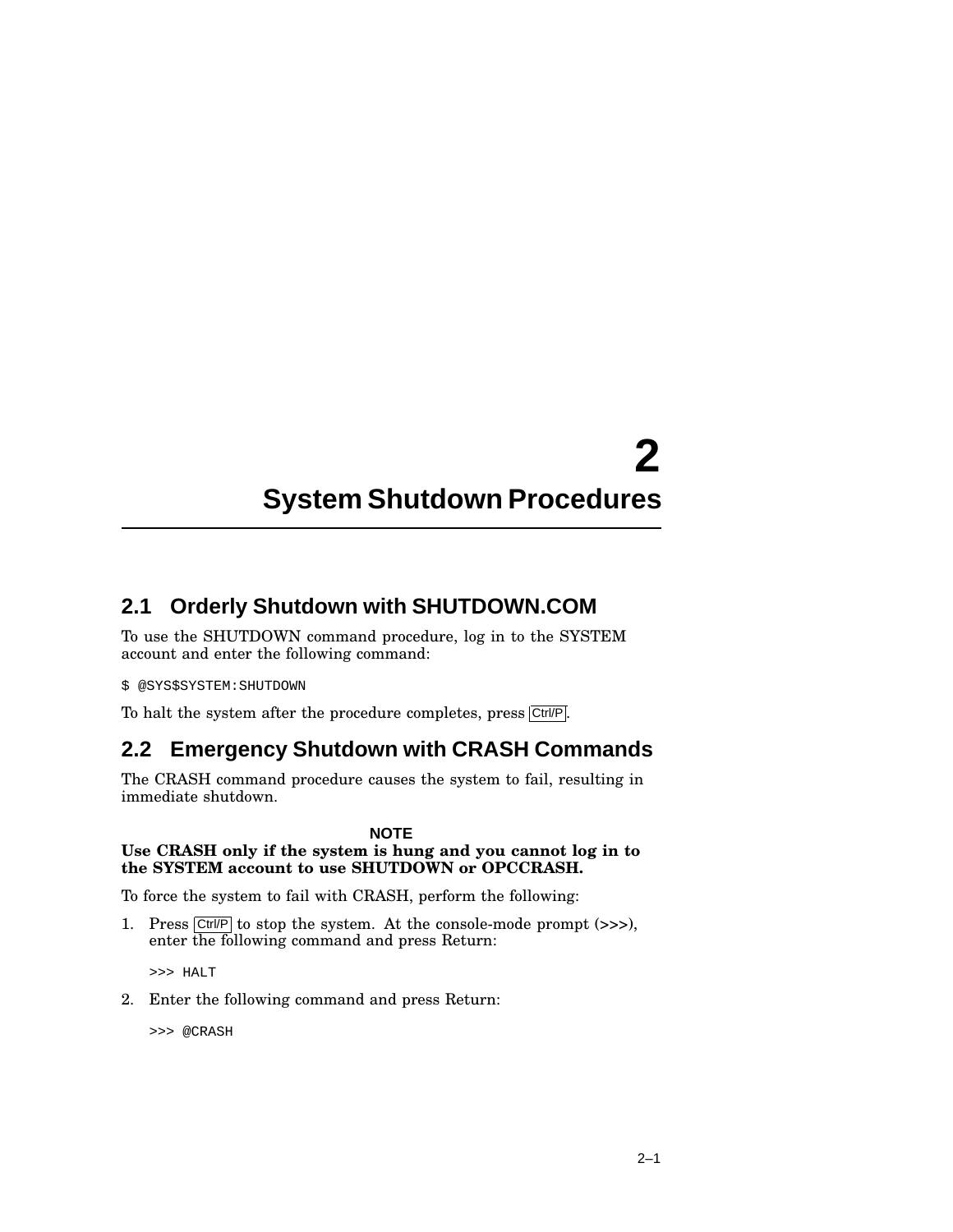#### 2–2 System Shutdown Procedures

CRASH displays a fatal bugcheck message, as well as additional messages and information. The procedure examines the program counter (PC), the processor status longword (PSL), and the stack pointers. It then deposits values in the PC and PSL to cause an exception condition that sends the contents of memory to the dump file on the system disk. Later you can read the dump file to determine add why the system did not respond.

3. CRASH halts the system, displays the contents of the program counter, and displays the console-mode prompt (>>>).

If AUTO BOOT is enabled, the system reboots after CRASH runs. If the system does not automatically reboot, enter the BOOT command at the console-mode prompt (>>>).

4. After the system reboots, you can examine the dump file. To examine the dump file, log in to the SYSTEM account. Enter the following commands and press Return after each one:

\$ ANALYZE/CRASH SYS\$SYSTEM:SYSDUMP.DMP SDA> SHOW CRASH

For more information about the System Dump Analyzer (SDA), see the *VMS System Dump Analyzer Utility Manual*.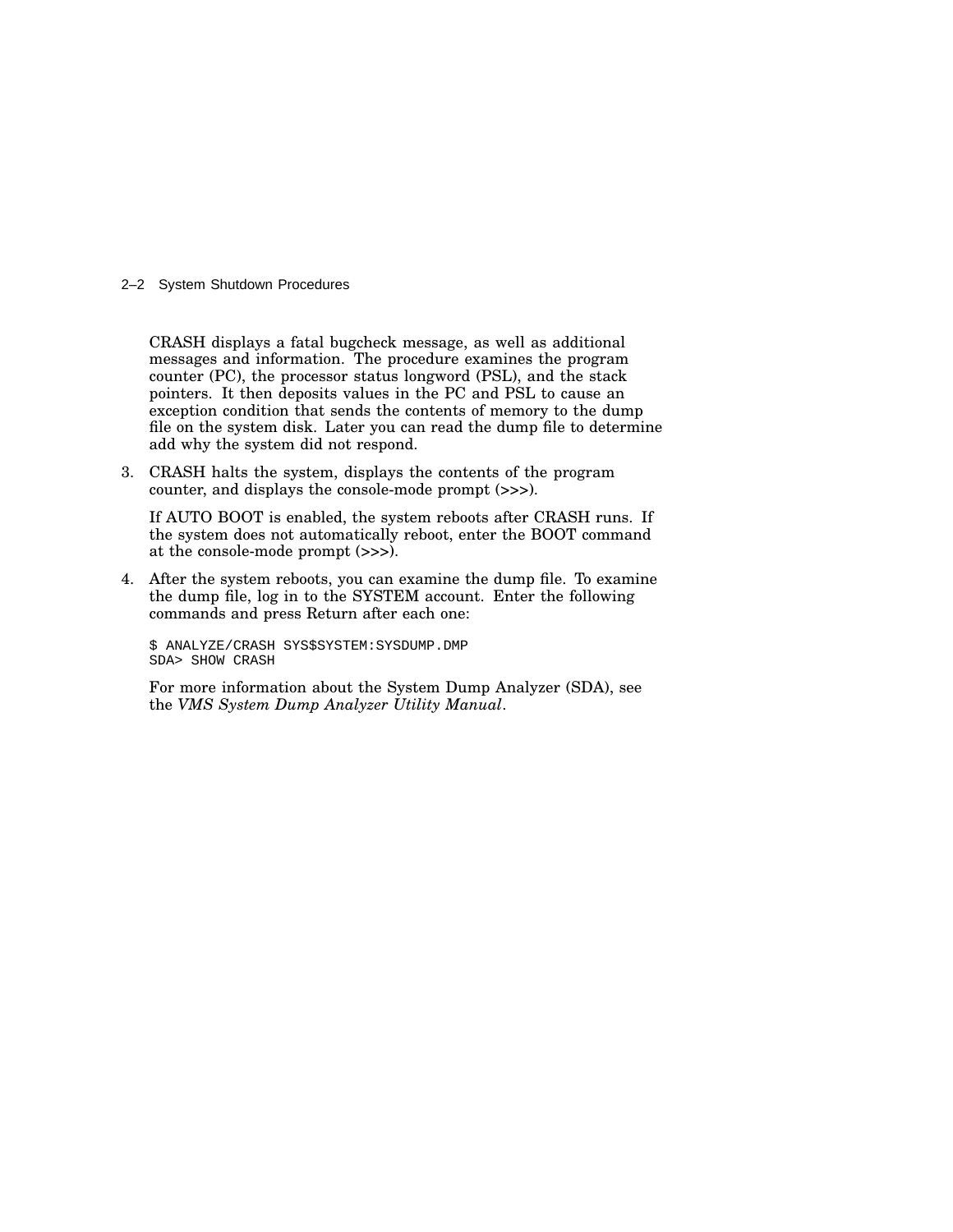# **3 System Boot Operations**

#### **3.1 Introduction**

VAX 8500 and VAX 8800 systems use command procedures to boot the operating system from the system disk into memory. Boot command procedures perform the following:

- Set up the system environment
- Deposit values in registers
- Indicate the controller type and drive unit number of the system disk
- Loads the OpenVMS operating system into memory
- Starts the CPU

## **3.2 Boot Devices and Command Procedures**

The instructions for booting the system vary slightly for each type of controller. Therefore, there is a boot command procedure for each type of controller that the system supports.

For example, the procedures BCIBOO.COM, BCIGEN.COM, and BCIXDT.COM let you boot from disk drives connected to a CIBCI or a CIBCA controller. All boot command procedures are stored on the console fixed disk (CSA3). To view the contents of the console fixed disk, enter the DIRECTORY command at the P/OS-DCL prompt.

If you have a VAX 8820-N (8800) computer, you can set certain SYSGEN parameters to control how many CPUs are activated at boot time and the character of the multiprocessing system. In a multiprocessing system, the primary CPU is always booted. By default, all available CPUs are also booted. If you want to change this, you can set the SYSGEN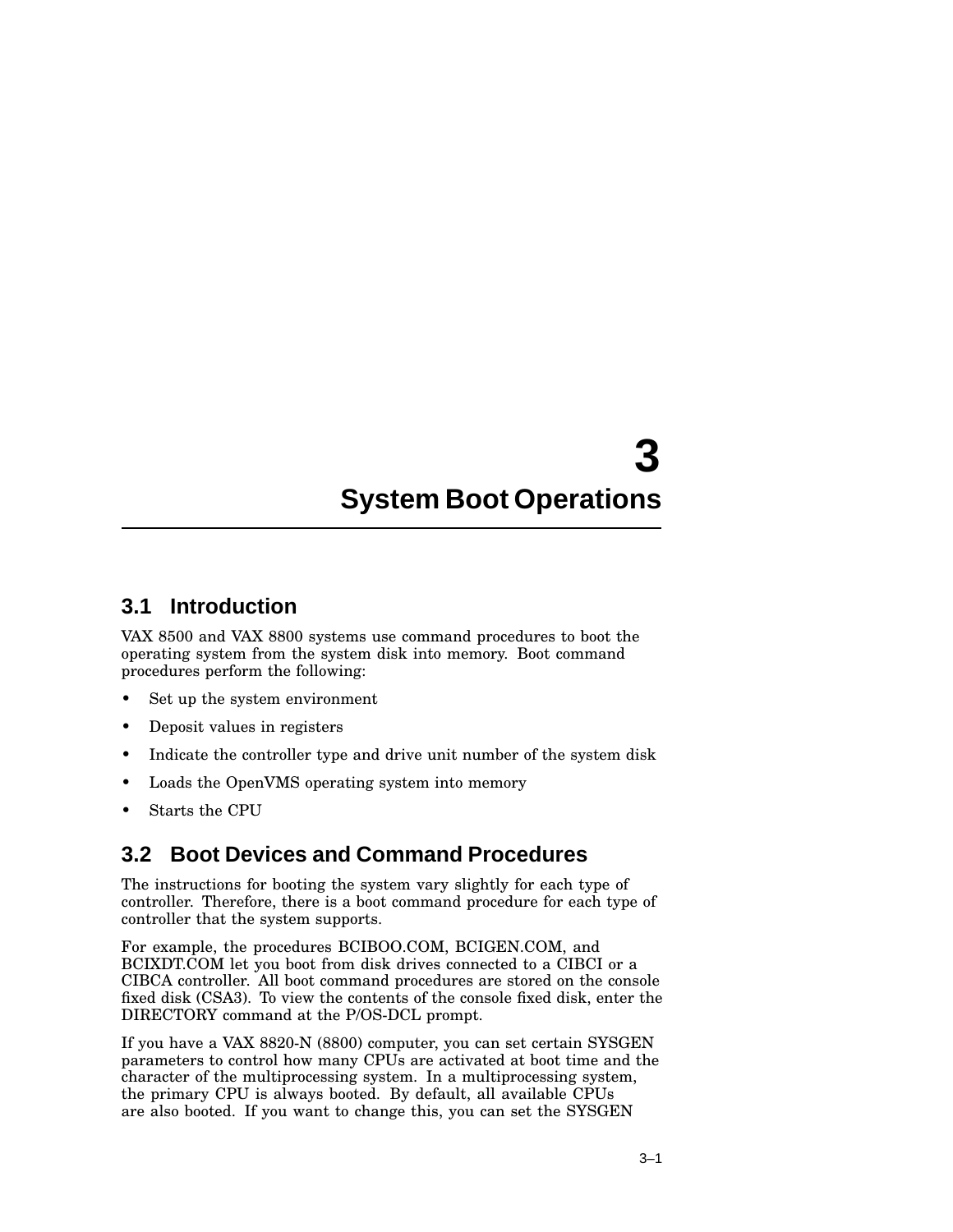3–2 System Boot Operations

parameter SMP\_CPUS to tell the system which secondary CPUs to boot. For information on SYSGEN parameters that affect multiprocessing, see the *VMS System Generation Utility Manual*.

### **3.3 Booting with DEFBOO.COM**

The most direct way to boot the system is to type the BOOT command and press Return. By default, DEFBOO.CMD is used to boot the system. To boot the system with DEFBOO.COM, use the following procedure:

1. If the OpenVMS operating system is not running, go to step 2.

If the OpenVMS operating system is running, log in to the SYSTEM account. Enter the following command and press Return:

\$ @SYS\$SYSTEM:SHUTDOWN

The procedure displays several questions that you must answer to complete the shutdown. When the procedure asks if an automatic system reboot should be performed, press Return for NO. When the procedure is finished, it displays the following message:

SYSTEM SHUTDOWN COMPLETE - USE CONSOLE TO HALT SYSTEM

2. Press  $\boxed{\text{Ctrl/P}}$ . At the console-mode prompt (>>>), enter the following command and press Return:

>>> HALT

3. Enter the following command and press Return:

>>> B

## **3.4 Booting from Another System Disk**

To boot the system from a drive other than the one specified in DEFBOO.COM, use the following procedure:

1. If the OpenVMS operating system is not running, go to step 2.

If the OpenVMS operating system is running, log in to the SYSTEM account. Enter the following command and press Return:

\$ @SYS\$SYSTEM:SHUTDOWN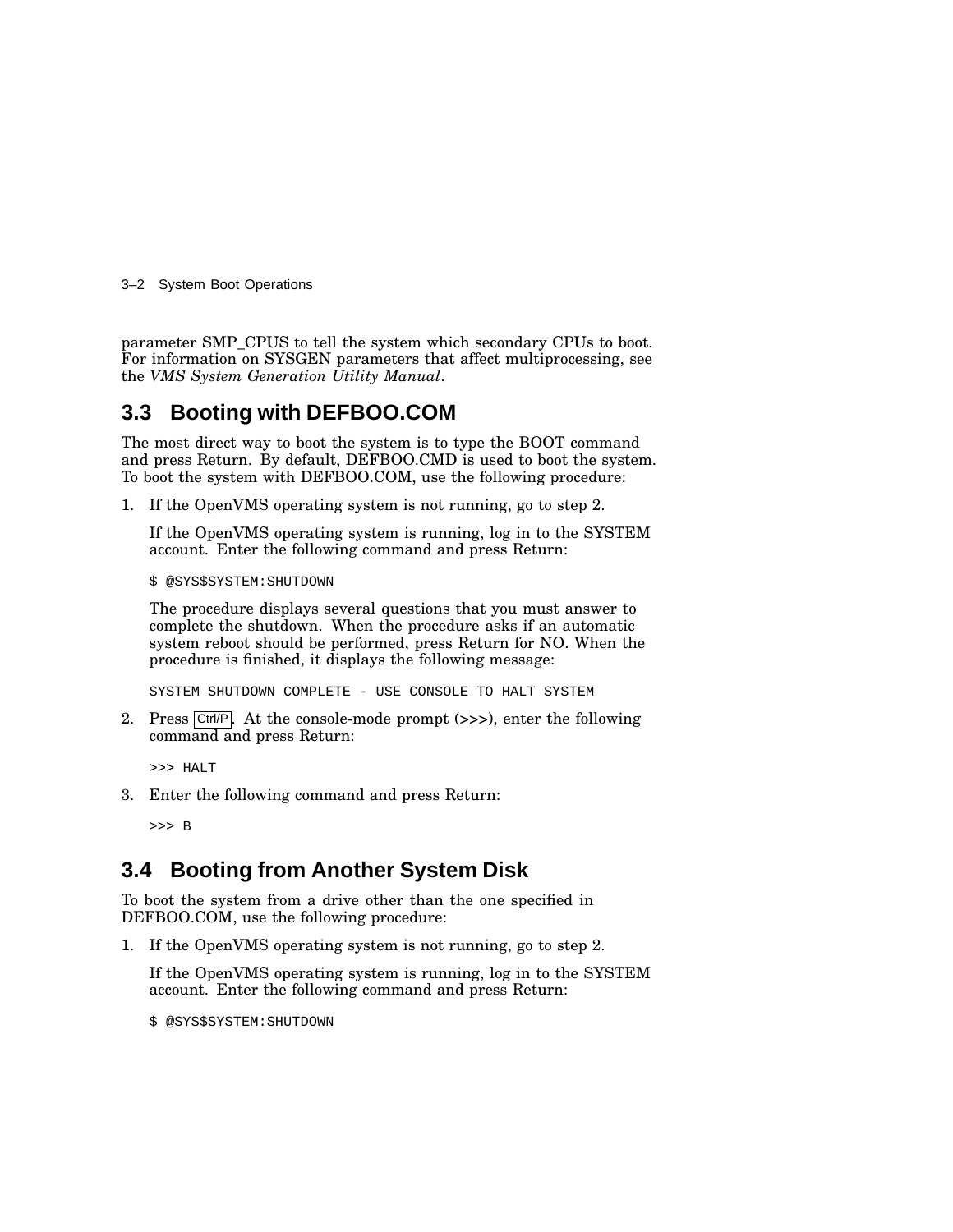System Boot Operations 3–3

The procedure displays several questions that you must answer to complete the shutdown. When the procedure asks if an automatic system reboot should be performed, press Return for NO. When the procedure is finished, it displays the following message:

SYSTEM SHUTDOWN COMPLETE - USE CONSOLE TO HALT SYSTEM

2. Press  $\boxed{\text{Ctrl/P}}$ . At the console-mode prompt (>>>), enter the following command and press Return:

>>> HALT

3. Enter the BOOT command in the following format:

>>> B dddn

Substitute BCI, BDA, or UDA for *ddd*. Substitute the unit number of the drive holding the system disk for *n*.

For example, suppose the system disk is on a CIBCI controlled drive and the unit number is 6. Enter the following command and press Return:

>>> B BCI6

#### **3.5 Booting from a Different Directory on the System Disk**

The OpenVMS operating system is installed on the system disk in the root directory named [SYS0]. You can use VMSKITBLD, described in the *Guide to Setting Up a VMS System*, to put a copy of the OpenVMS operating system in another root directory on the system disk.

To boot the system from a directory other than [SYS0], use the following procedure:

1. If the OpenVMS operating system is not running, go to step 2.

If the OpenVMS operating system is running, log in to the SYSTEM account. Enter the following command and press Return:

\$ @SYS\$SYSTEM:SHUTDOWN

The procedure displays several questions that you must answer to complete the shutdown. When the procedure asks if an automatic system reboot should be performed, press Return for NO. When the procedure is finished, it displays the following message:

SYSTEM SHUTDOWN COMPLETE - USE CONSOLE TO HALT SYSTEM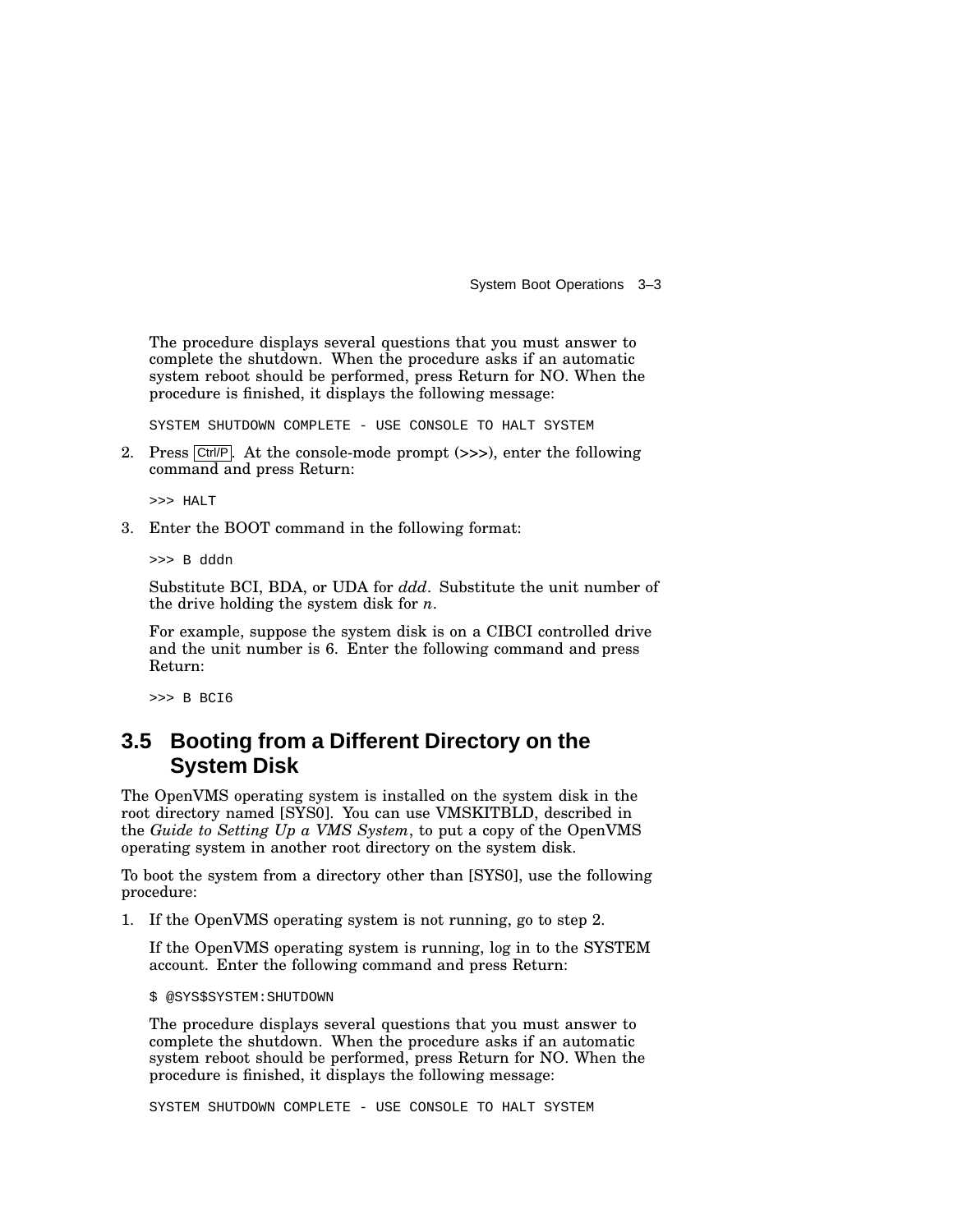- 3–4 System Boot Operations
- 2. Press  $\boxed{\text{Ctrl/P}}$ . At the console-mode prompt (>>>), enter the following command and press Return:

>>> HALT

3. Enter the BOOT command in the following format:

>>> B dddn /R5:nnnnnnnn

Substitute BCI, BDA, or UDA for *ddd*. Substitute the unit number of the drive holding the system disk for *n*. Use *nnnnnnnn* to identify the root from which you want to boot.

For example, suppose the system disk is on a CIBCI controlled drive, the unit number is 6, and you want to boot from SYS3. Enter the following command and press Return:

>>> B BCI6 /R5:30000000

#### **3.6 Booting from SYSF During an Upgrade**

To boot the system from SYSF, use the following procedure:

1. If the OpenVMS operating system is not running, go to step 2.

If the OpenVMS operating system is running, log in to the SYSTEM account. Enter the following command and press Return:

\$ @SYS\$SYSTEM:SHUTDOWN

The procedure displays several questions that you must answer to complete the shutdown. When the procedure asks if an automatic system reboot should be performed, press Return for NO. When the procedure is finished, it displays the following message:

SYSTEM SHUTDOWN COMPLETE - USE CONSOLE TO HALT SYSTEM

2. Press  $\boxed{\text{Ctrl/P}}$ . At the console-mode prompt ( $\gg$ ), enter the following command and press Return:

>>> HALT

3. Enter the BOOT command in the following format:

>>> B dddn /R5:F0000000

Substitute BCI, BDA, or UDA for *ddd*. Substitute the unit number of the drive holding the system disk for *n*.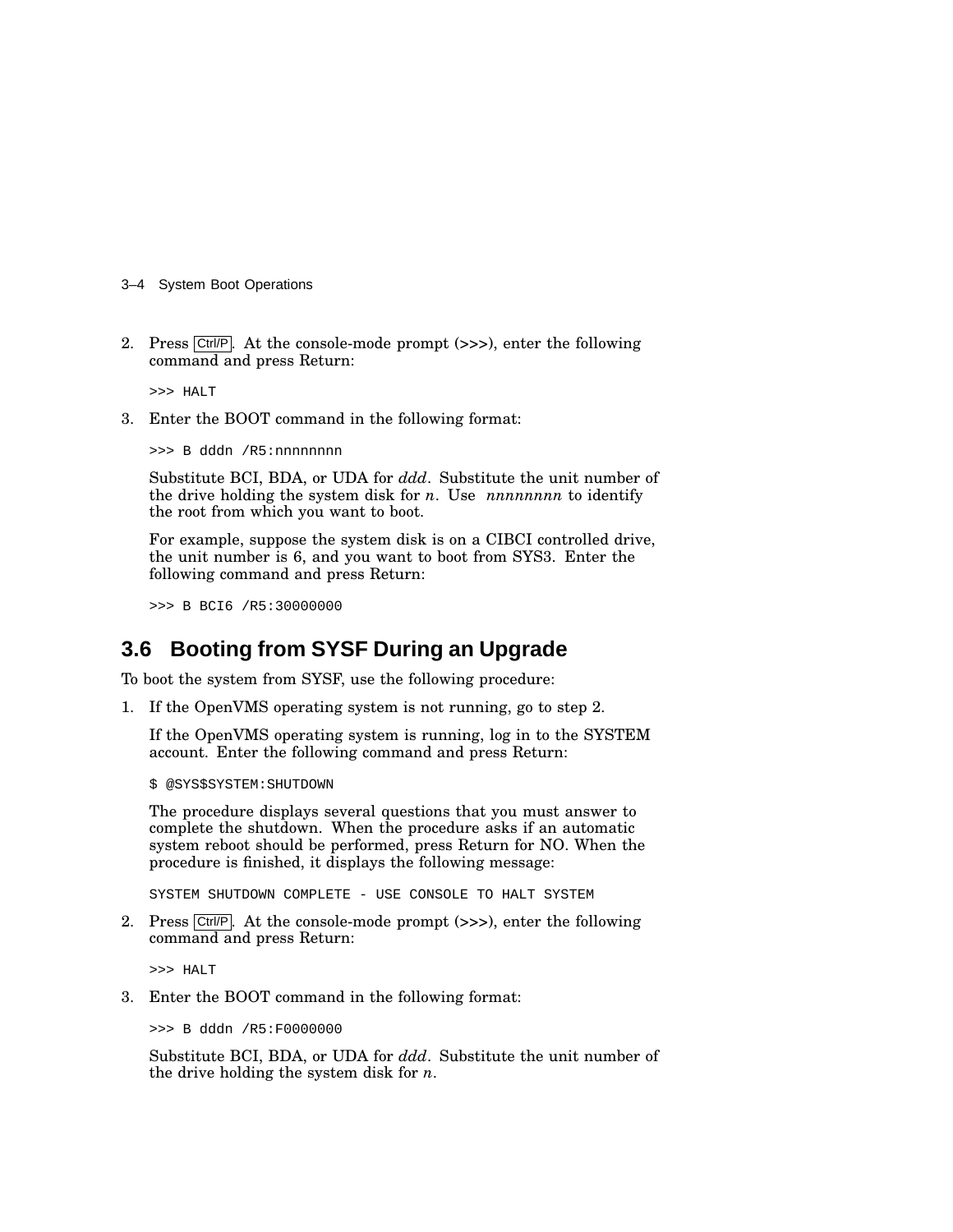System Boot Operations 3–5

For example, if you are booting from SYSF and the system disk is on a CIBCI controlled drive and the unit number is 6, enter the following command and press Return:

>>> B BCI6 /R5:F0000000

#### **3.7 Conversational Boot**

A conversational boot is most commonly used in research and development environments and during software upgrades. Perform a conversational boot when you want to stop the boot process before it completes. The boot process stops after it loads SYS\$SYSTEM:SYSBOOT.EXE and displays the SYSBOOT> prompt. At the SYSBOOT> prompt, you can enter certain SYSGEN commands to do the following:

- Look at system parameter values
- Change system parameter values
- Specify another parameter file
- Specify another system startup command procedure
- Select the default system parameter file if you modified system parameters to values that render the system unbootable
- Specify a minimum startup

There are two ways to perform a conversational boot. The following procedure is the most direct way:

1. If the OpenVMS operating system is not running, go to step 2.

If the OpenVMS operating system is running, log in to the SYSTEM account. Enter the following command and press Return:

\$ @SYS\$SYSTEM:SHUTDOWN

The procedure displays several questions that you must answer to complete the shutdown. When the procedure asks if an automatic system reboot should be performed, press Return for NO. When the procedure is finished, it displays the following message:

SYSTEM SHUTDOWN COMPLETE - USE CONSOLE TO HALT SYSTEM

2. Press  $\overline{\text{Ctrl/P}}$ . At the console-mode prompt (>>>), enter the following command and press Return:

>>> HALT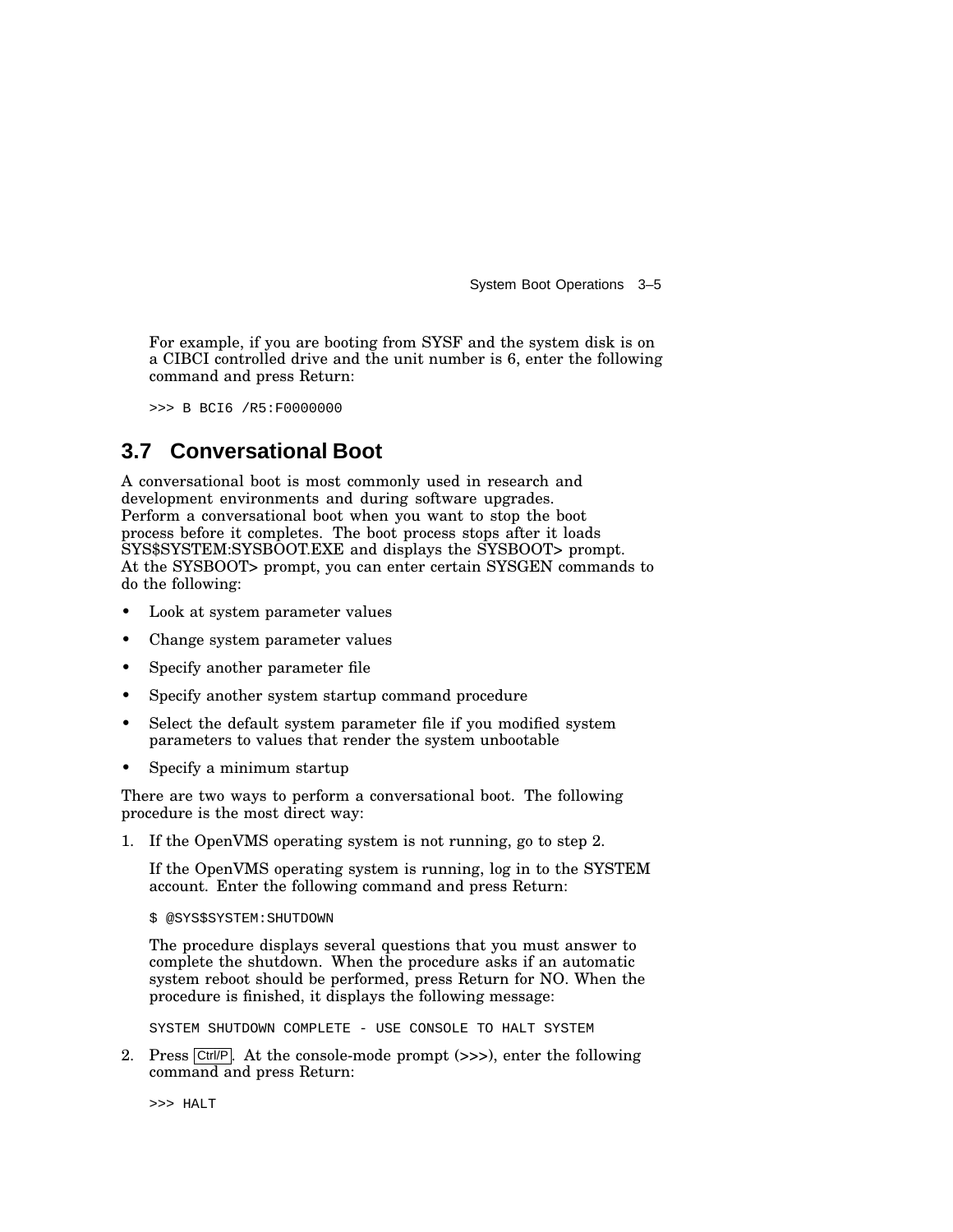- 3–6 System Boot Operations
- 3. To begin the conversational boot, enter the BOOT command in the following format:

>>> B dddn /R5:1

Substitute BCI, BDA, or UDA for *ddd*. Substitute the unit number of the drive holding the system disk for  $n$ . The  $/R5:1$  qualifier deposits one in register 5 (R5).

For example, suppose the system disk is on a CIBCI controlled drive and the unit number is 2. Enter the following command and press Return:

>>> B BCI2/R5:1

This command tells the console to boot with BCIBOO.COM, deposit 2 in register 3 (R3), and deposit one in register 5 (R5).

If you want to perform a conversational boot from a root directory other than SYS0 (SYS3, for example), enter the command as follows:

>>> B BCI2 /R5:30000001

- 4. At the SYSBOOT> prompt, you can enter any of the SYSGEN commands. For more information about these SYSGEN commands, see the *VMS System Generation Utility Manual*.
- 5. When you finish using the SYSGEN commands, enter the CONTINUE command to complete the boot process.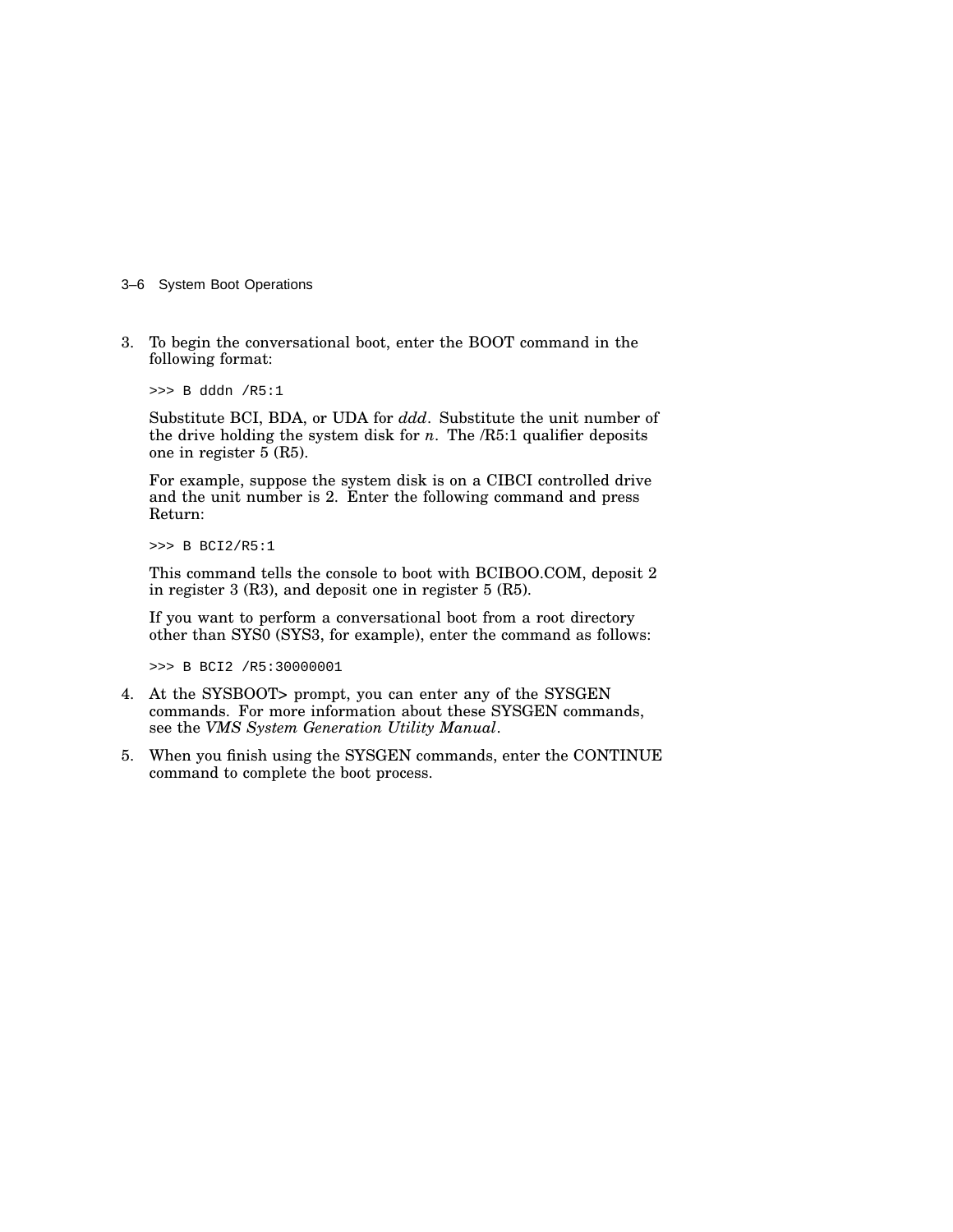# **4 System Backup Procedures**

#### **4.1 Introduction**

Digital recommends that you use standalone BACKUP to back up your system disk. Standalone BACKUP is a version of the Backup Utility that runs without the support of the entire OpenVMS operating system.

You should back up the system disk for the following reasons:

- In case a problem occurs during a OpenVMS upgrade or update, or during the installation of other software products. *Before* you attempt any of these procedures, you should back up the system disk. If a problem occurs, you can restore the backup copy of the system disk.
- To prevent loss of system files if they are accidentally deleted. *After* you install or upgrade the OpenVMS operating system, or any other software products, you should back up the system disk. If a system file is deleted and renders the system disk inoperable, you can restore the backup copy and continue to use the system.
- In case the drive that holds the system disk malfunctions. If you have a backup copy of the OpenVMS operating system, you can restore it to a functioning disk and continue to use the system.
- To eliminate disk fragmentation, which happens when files are stored noncontiguously on the disk. The BACKUP command creates a copy on which files are stored contiguously.
	- If the system disk is removable, eliminating disk fragmentation is a one-step process. Use the backup copy as the new system disk. Store the old system disk in a safe place.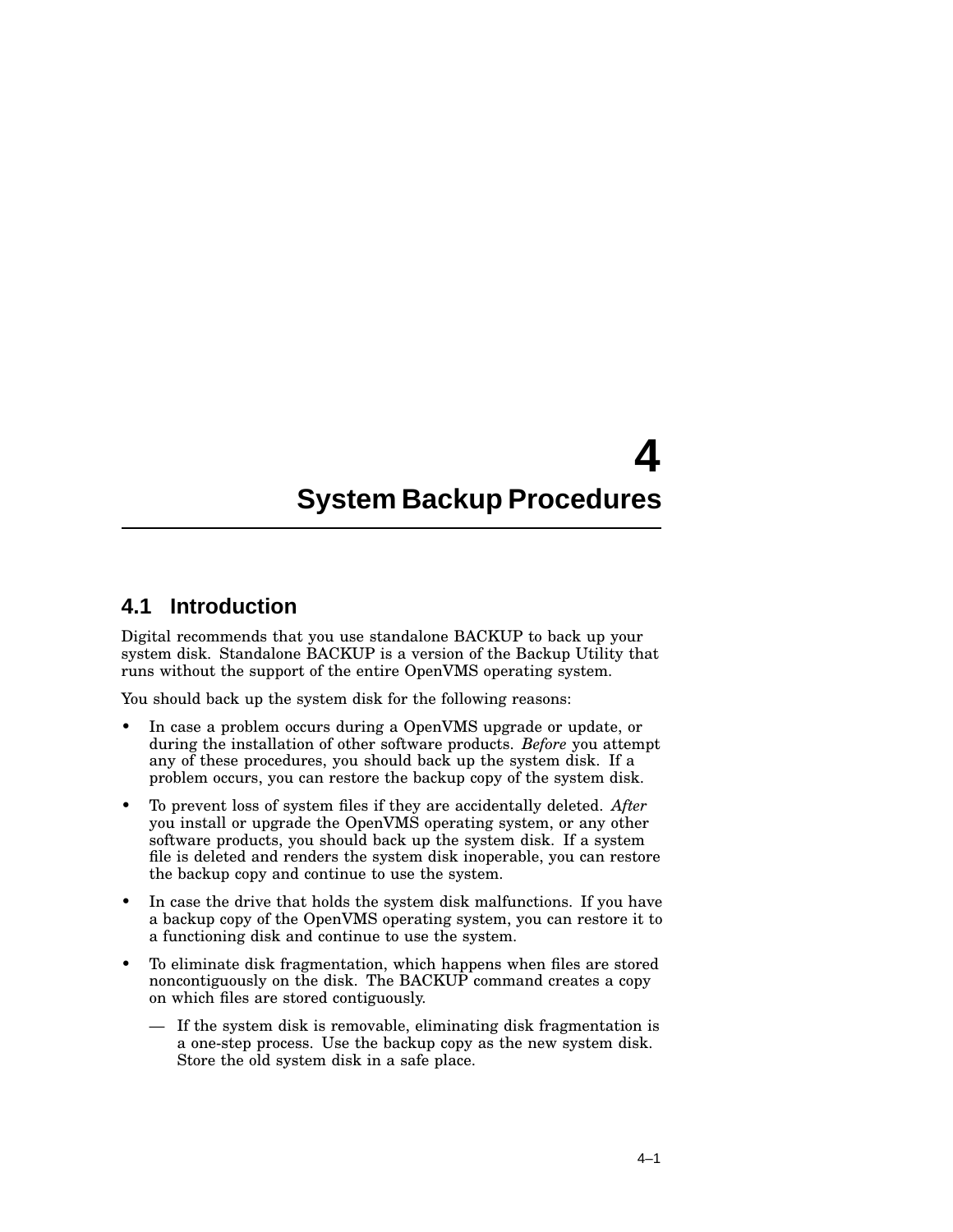- 4–2 System Backup Procedures
	- If your system disk is fixed, back it up to a disk or magnetic tape. Then restore the files to the original system disk.

### **4.2 Standalone BACKUP Overview**

The OpenVMS Backup Utility lets you create and restore backup copies of files, directories, and user disks. Because the Backup Utility copies only what is on the disk and ignores sections of any open files contained in memory, you should use it to back up user disks, not the system disk. If you use the Backup Utility to back up the system disk, portions of the files that were in memory and data about files not yet written back to the disk (cache) will not be recorded on the resulting backup copy.

Use standalone BACKUP to make a complete backup of the system disk. Standalone BACKUP is a version of the Backup Utility that runs without the support of the entire OpenVMS operating system. Before you use standalone BACKUP, you must shut down the OpenVMS operating system. The shutdown procedure sends the contents of the caches back to the disk and closes any open files. By shutting the system down and using standalone BACKUP, you can make an exact copy of the system disk.

You can keep standalone BACKUP on the system disk, RX50 floppy diskettes, or any other media that your system supports. Digital recommends that you keep standalone BACKUP on both the system disk and the floppy diskettes. (Although you usually boot standalone BACKUP from the system disk because it saves time, you should also keep a copy of standalone BACKUP on floppy diskettes in case the system disk becomes damaged.)

#### **4.3 Installing Standalone BACKUP on the System Disk**

You can install standalone BACKUP in any available root directory on the system disk from [SYS1] to [SYSE]. However, Digital has established [SYSE] as the standard directory for standalone BACKUP.

To install standalone BACKUP in [SYSE], use the following procedure:

- 1. Log in to the SYSTEM account.
- 2. Enter the following command and press Return:

\$ @SYS\$UPDATE:STABACKIT SYS\$SYSDEVICE: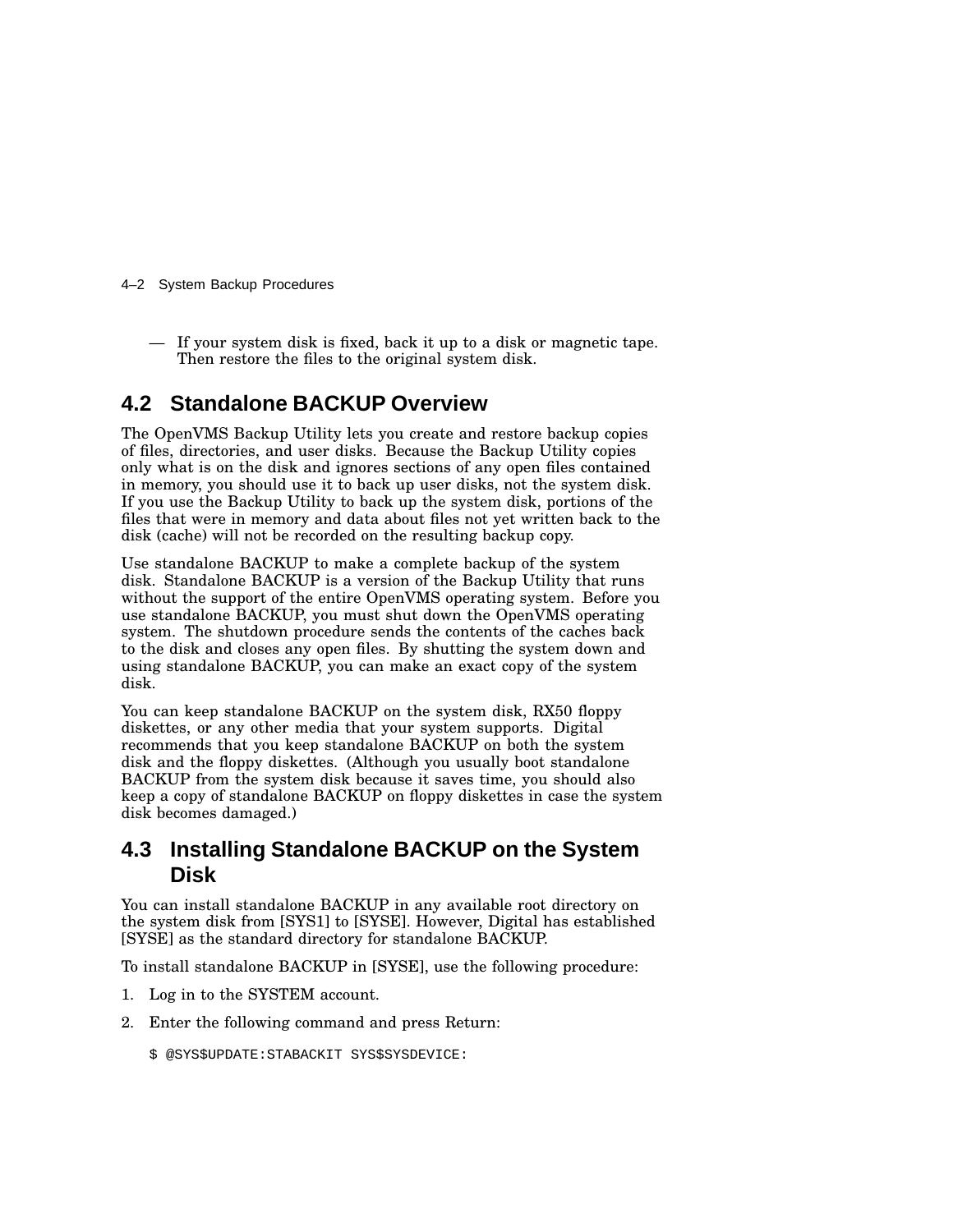System Backup Procedures 4–3

The procedure places the files in the directories [SYSE.SYSEXE] and [SYSE.SYS\$LDR] on the system disk. It lists the files as they are copied. When the procedure finishes, it displays the following message:

The kit is complete.

3. Create a boot command procedure that lets you boot standalone BACKUP from [SYSE].

#### **4.4 Booting Standalone BACKUP from the System Disk**

You need a special boot command procedure to boot standalone BACKUP from the system disk. Digital recommends that you modify an existing boot command procedure. Ideally, this should be the default boot command procedure, DEFBOO.COM.

You can choose any unique name in the form  $xxxBOO.COM$  for the command procedure you create. However, Digital suggests you use an existing file name and change the first letter to an X. For example, if you use a copy of DEFBOO.COM, name the new file XEFBOO.COM.

To create a boot command procedure that boots standalone BACKUP from [SYSE], use the following procedure. The procedure assumes you are making a copy of DEFBOO.COM and renaming it XEFBOO.COM.

- 1. Put the console subsystem in P/OS-DCL mode.
- 2. To make a copy of DEFBOO.COM and rename it XEFBOO.COM, enter the following command and press Return:

\$ COPY DEFBOO.COM XEFBOO.COM

If you have a VAX 8820-N (8800) computer, enter the following command and press Return:

\$ COPY [8800]DEFBOO.COM [8800]XEFBOO.COM

3. Enter the RUN EDT command and press Return. At the EDT> prompt, enter XEFBOO.COM and press Return. For example:

\$ RUN EDT EDT> XEFBOO.COM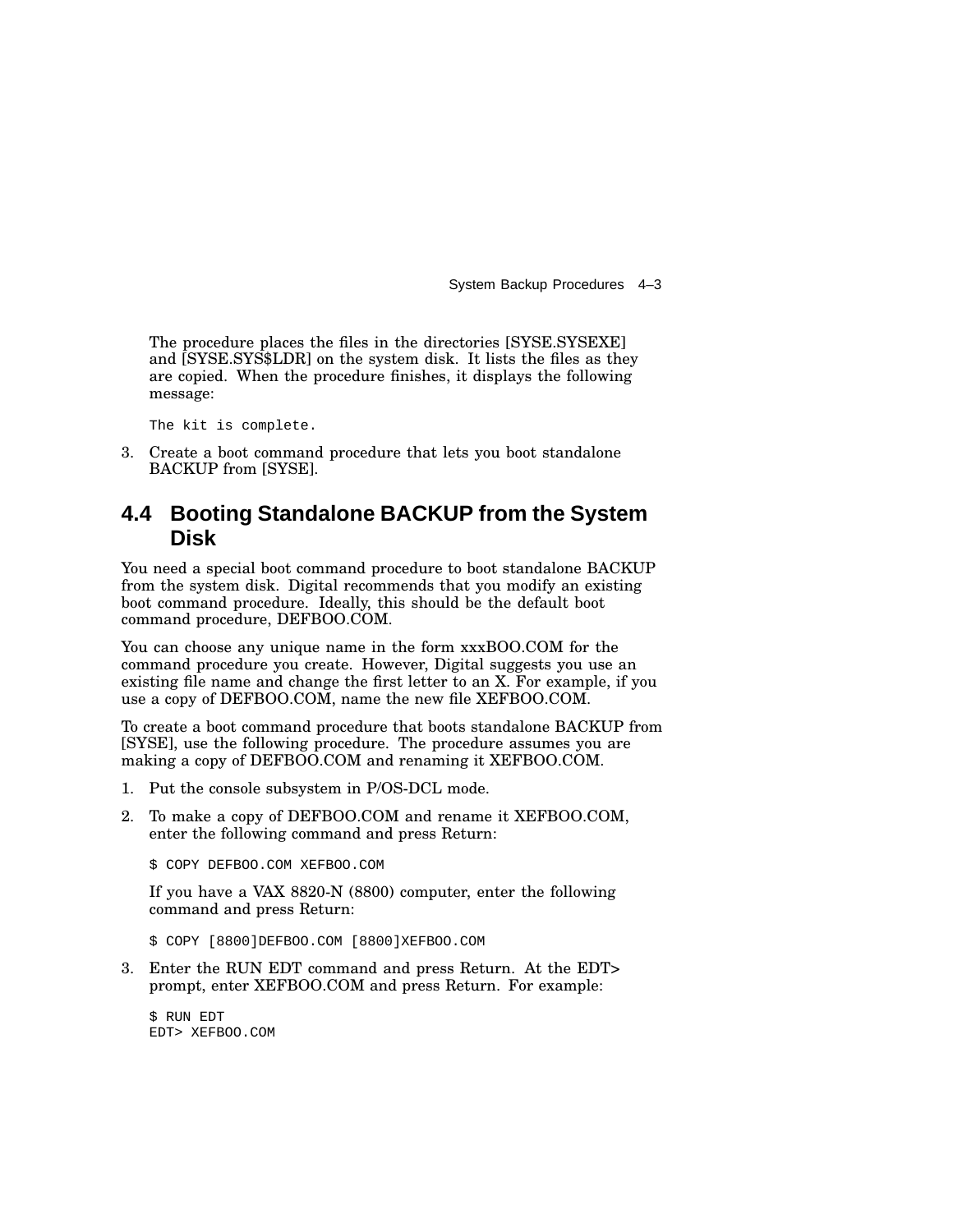4–4 System Backup Procedures

If you have a VAX 8820-N (8800) computer, specify the [8800] directory, as follows:

\$ RUN EDT EDT> [8800]XEFBOO.COM

The contents of XEFBOO.COM are displayed on the screen.

4. Change the line that contains the BOOT command so that it tells the system to boot from the [SYSE] directory. For example:

BOOT BCI12 /R5:E0000000

5. When you have finished editing XEFBOO.COM, press  $\boxed{\text{Ctrl/Z}}$ . At the asterisk prompt (\*), enter the EXIT command and press Return. The modified version of XEFBOO.COM is saved and you see the P/OS-DCL prompt (\$).

Use the following procedure to boot standalone BACKUP from [SYSE]:

1. If the OpenVMS operating system is not running, go to step 2.

If the OpenVMS operating system is running, log in to the SYSTEM account. Enter the following command and press Return:

\$ @SYS\$SYSTEM:SHUTDOWN

Answer the questions. When the procedure asks if an automatic system reboot should be performed, press Return for NO. When the procedure is finished it displays the following message:

SYSTEM SHUTDOWN COMPLETE - USE CONSOLE TO HALT SYSTEM

- 2. Press Ctrl/P to put the system in console mode.
- 3. At the console-mode prompt (>>>), enter the following command and press Return:

>>> HALT

4. Enter the following command and press Return:

>>> @XEFBOO

5. The procedure asks you for the date and time. Enter the date and time using the 24-hour clock format and press Return. For example:

VAX/VMS Version V5.4 Major version id = 1 Minor version id = 0 PLEASE ENTER DATE AND TIME (DD-MMM-YYYY HH:MM) 19-JUN-1990 13:00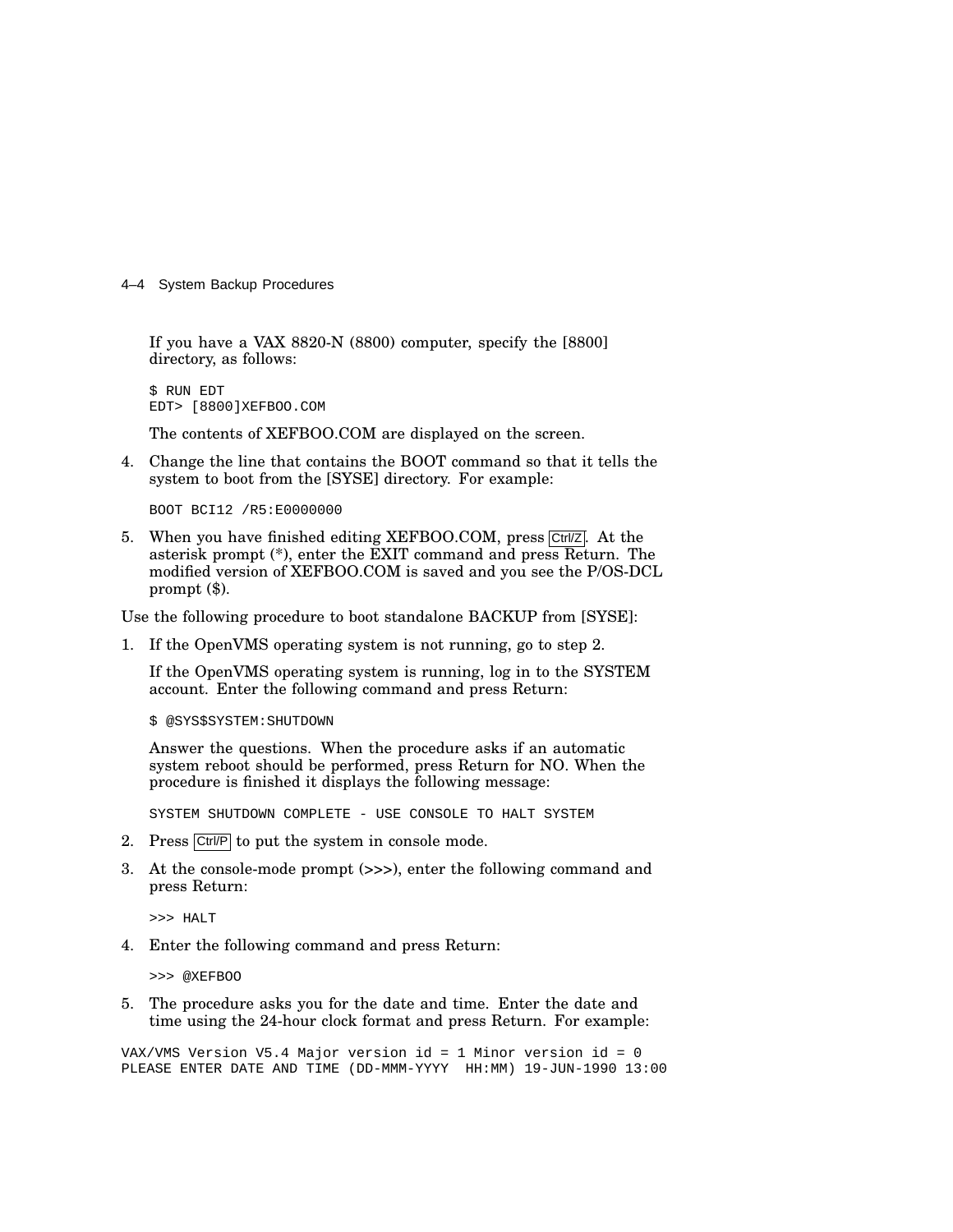System Backup Procedures 4–5

6. The procedure displays a list of the local devices on your system and, if you have them, HSC and MSCP served devices. For example:

Available device MINE\$DJA3: device type RA60 Available device MINE\$DJA2: device type RA60

Check the list of devices. If the list is incomplete, make sure that all the drives are properly connected to the system. See your hardware manuals for details.

7. When standalone BACKUP finishes booting, it displays an identification message followed by the dollar sign prompt (\$):

```
%BACKUP-I-IDENT, standalone BACKUP V5.4; the date is
19-JUN-1990 15:00
$
```
#### **4.5 Installing Standalone BACKUP on Floppy Diskettes**

Digital recommends that you keep standalone BACKUP on floppy diskettes in case the system disk becomes damaged. You should have received standalone BACKUP on floppy diskettes as part of your OpenVMS distribution kit. If the original floppy diskettes become damaged or if you want to make extra copies, use the following procedure:

1. Obtain the required number of RX50 floppy diskettes, based on the number you received with the distribution kit. The procedure will ask you to place those floppy diskettes (five, in this example) successively in the console drive. To keep the floppy diskettes properly labeled and organized during the procedure, affix a paper label to each one and use a soft, felt-tip pen (a hard pencil or ballpoint pen may damage the floppy diskette) to write a name on each label. Label the floppy diskettes as follows, where *n* is the version of the OpenVMS operating system:

> VMS V5.n S/A BKUP RX50 1/5 VMS V5.n S/A BKUP RX50 2/5 VMS V5.n S/A BKUP RX50 3/5 VMS V5.n S/A BKUP RX50 4/5 VMS V5.n S/A BKUP RX50 5/5

A paper label is the label affixed to a diskette. The procedure displays a volume label, not the paper label, in messages. A volume label is the name the OpenVMS operating system uses to refer to a floppy diskette.

2. Log in to the SYSTEM account.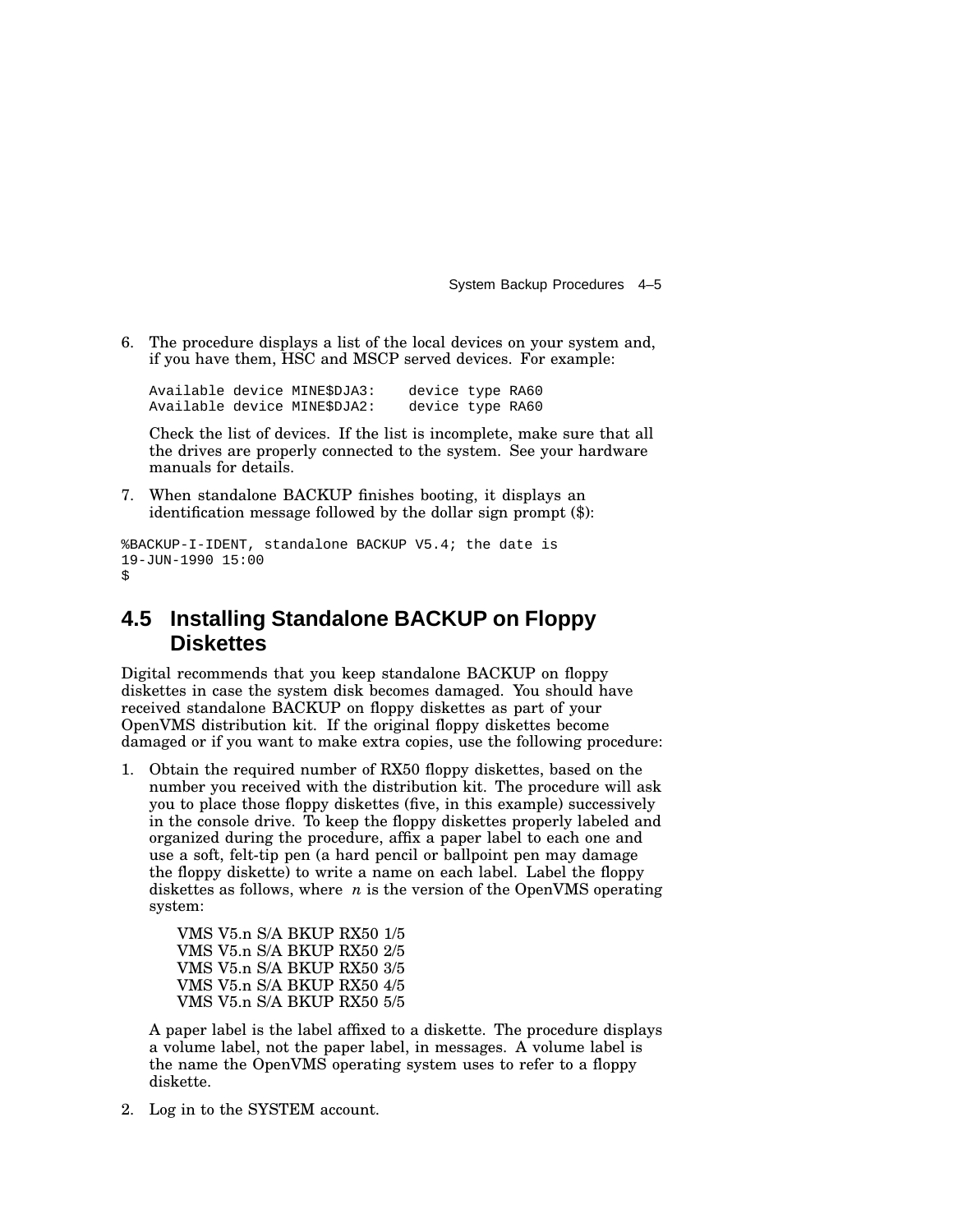- 4–6 System Backup Procedures
- 3. Enter the following command and press Return:

\$ @SYS\$UPDATE:STABACKIT

4. The procedure asks you for the name of the target device. Type CSA1 and press Return. For example:

%STABACKIT-I-SYMDEL, all global symbols deleted

Enter the name of the device on which to build the kit: CSA1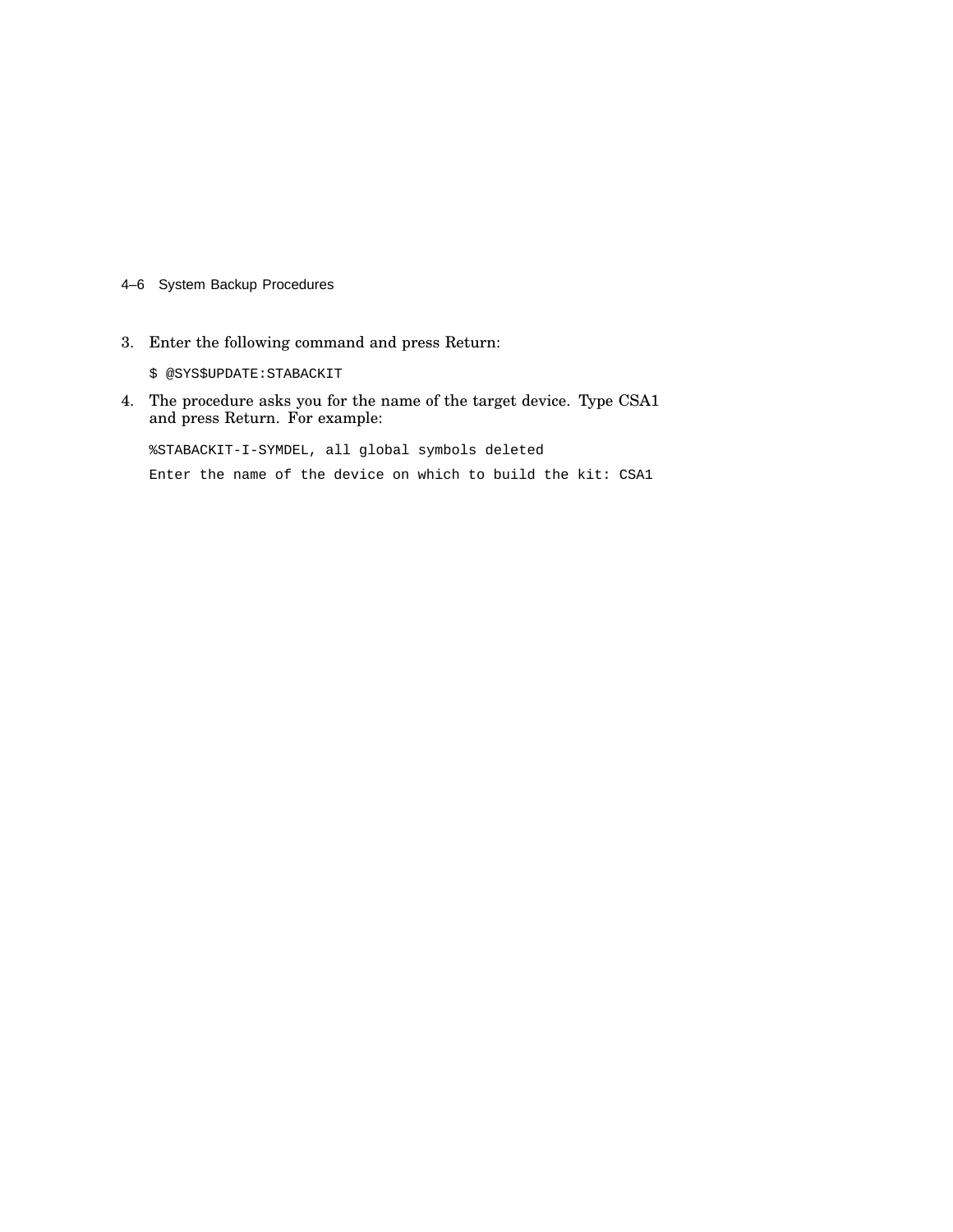System Backup Procedures 4–7

#### 5. The procedure displays the following messages. Press Return (for YES) after each question.

SYSGEN CONNECT CONSOLE was used to make the console device available.

The standalone kit requires five floppy diskettes. The first four floppy diskettes contain the standalone OpenVMS system files, the last floppy diskette contains the BACKUP application image.

The system kit and the application kit can be built separately.

Do you want to build the system kit? [Yes/No, default Yes]:

Do you want to build the application kit? [Yes/No, default Yes]:

6. The procedure gives you two options that you can use to verify the reliability of the standalone BACKUP kit. First, it asks if you want to use the ANALYZE/MEDIA utility to check for bad blocks on the target floppy diskette. Next, it asks if you want to verify each file that it copies. In this case, neither operation is necessary for RX50 floppy diskettes. Therefore, press Return when the procedure asks the following question:

Do you want to scan for bad blocks? [Yes/No, default No]:

The procedure displays the following message:

Do you want to verify copies? [Yes/No, default No]:

Press Return (for NO). Copy verification is only relevant for tape media.

7. The procedure displays the following messages:

Sysgen parameters for standalone VMS have been placed in file SYS\$SYSROOT: <SYSUPD> VAXVMSSYS.PAR-TEMP-00000084;1 Please place the first system floppy diskette in drive \_CSA1:. This volume will receive the volume label SYSTEM\_1.

Enter "YES" when ready:

8. Insert the floppy diskette labeled S/A BKUP RX50 1/5 in the console diskette drive. When you are ready to continue, type Y and press Return.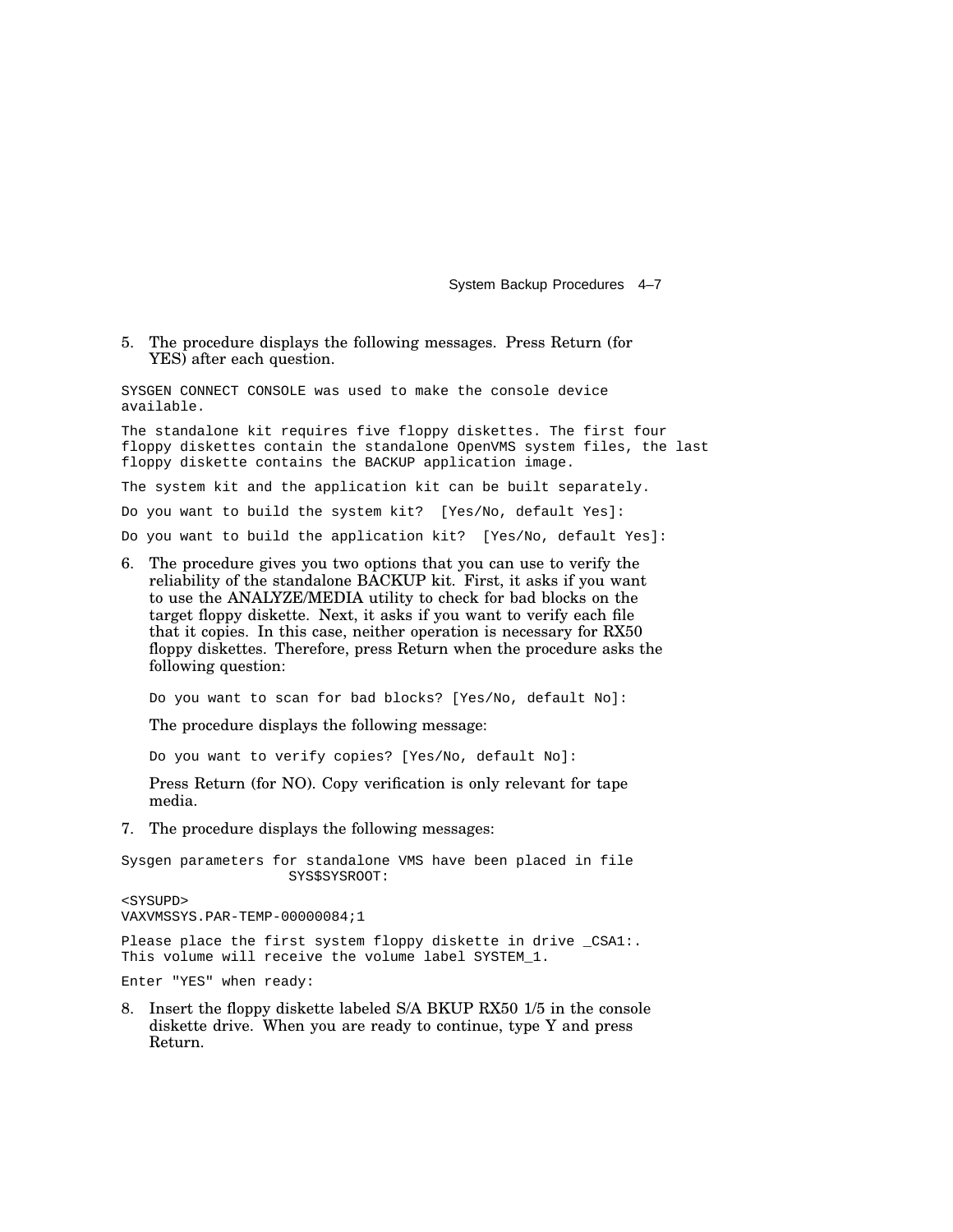- 4–8 System Backup Procedures
- 9. The procedure mounts the floppy diskette, copies a set of system files, and displays a number of informational messages. For example:

```
%MOUNT-I_MOUNTED, SYSTEM_1 mounted on _CSA1:
%CREATE-I-CREATED, _CSA1:
<SYS0.SYSEXE>
created
%CREATE-I-CREATED, _CSA1:
<SYS0.SYS$LDR>
created
     .
     .
     .
```
10. When the last file is copied, the procedure asks you to insert the next floppy diskette. Remove the floppy diskette labeled S/A BKUP RX50 1/5. Insert the floppy diskette labeled S/A BKUP RX50 2/5. When you are ready to continue, type Y and press Return. For example:

Please place the second system floppy diskette in drive \_CSA1:. This volume will receive the volume label SYSTEM\_2.

Enter "YES" when ready: Y

11. Repeat steps 8 through 10 for each floppy diskette until the procedure asks you for the last floppy diskette, as follows:

Please place the application floppy diskette in drive \_CSA1:. This volume will receive the volume label BACKUP.

Enter "YES" when ready: Y

- 12. Remove the floppy diskette labeled S/A BKUP RX50 4/5. Insert the floppy diskette labeled S/A BKUP RX50 5/5. When you are ready to continue, type Y and press Return.
- 13. After the files are copied to the last floppy diskette, the procedure displays the following message:

The console volume will be mounted /NOWRITE for protection. Please make sure that the original console floppy diskette is in the drive CSA1:.

14. Remove the floppy diskette labeled S/A BKUP RX50 5/5 from diskette drive CSA1. Insert the console RX50. When you are ready to continue, type Y (for YES) and press Return. When the procedure finishes, it displays the following message:

The kit is complete.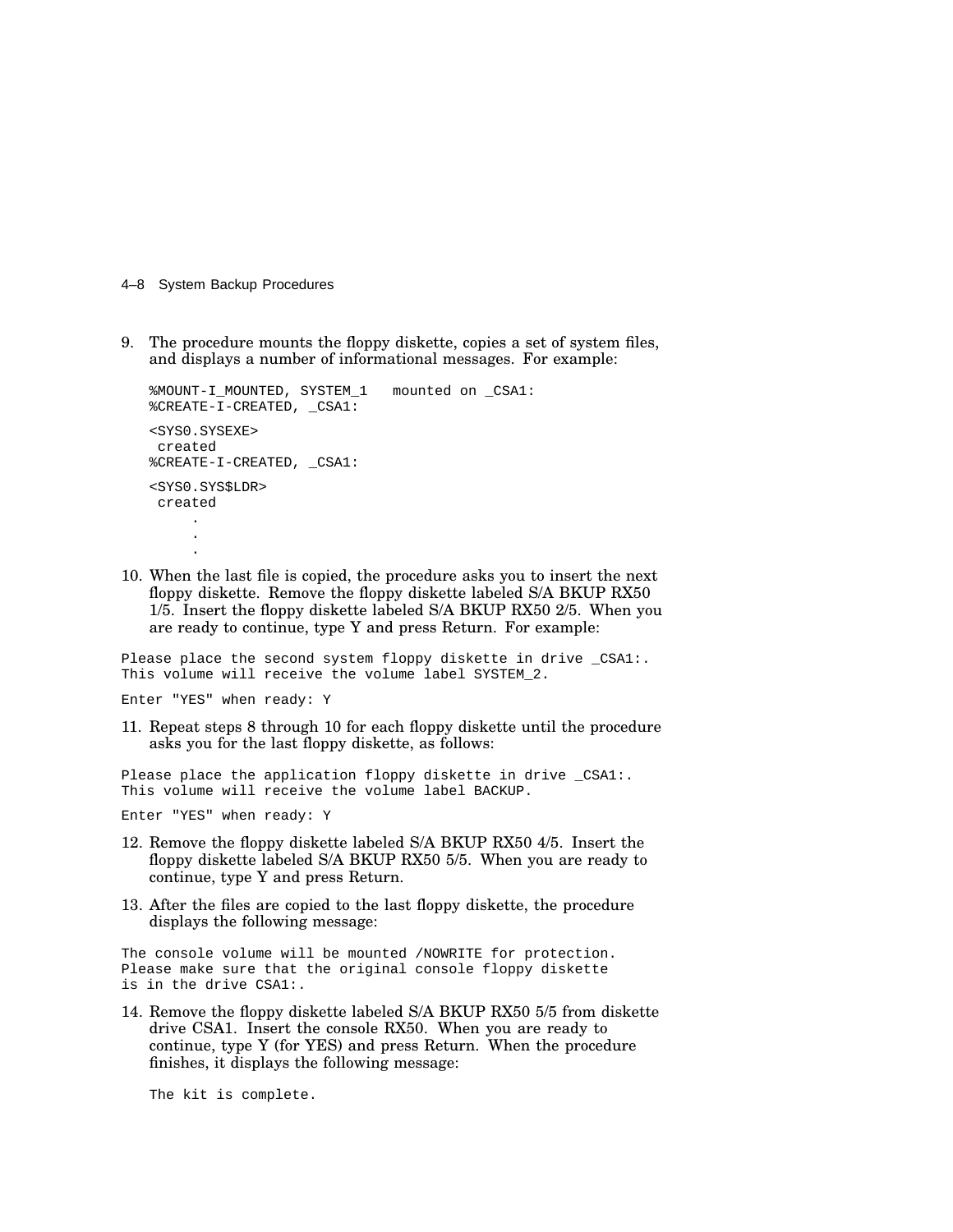System Backup Procedures 4–9

## **4.6 Booting Standalone BACKUP from Floppy Diskettes**

If the system disk containing standalone BACKUP should become unusable, you can boot standalone BACKUP from the RX50 floppy diskettes containing standalone BACKUP (either the set you received with your distribution kit or the set you created yourself). They are labeled as follows, where *x* is the total number of floppy diskettes included with your distribution kit and *n* is the version of the OpenVMS operating system:

| Paper Label <sup>1</sup>       | Volume Label <sup>2</sup> |
|--------------------------------|---------------------------|
| VMS V5.n $S/A$ BKUP RX50 $1/x$ | SYSTEM 1                  |
| VMS V5.n $S/A$ BKUP RX50 $2/x$ | SYSTEM 2                  |
| VMS V5.n S/A BKUP RX50 3/x     | SYSTEM 3                  |
| $\bullet$                      |                           |
| ٠                              |                           |
| ٠                              |                           |
| VMS V5.n S/A BKUP RX50 x/x     | <b>BACKUP</b>             |

<sup>1</sup>A paper label is the label affixed to a floppy diskette.

<sup>2</sup>A volume label is the name the OpenVMS operating system uses to refer to a floppy diskette. During installation the procedure displays the volume label, not the paper label, in messages.

Regardless of how many floppy diskettes you need to boot standalone BACKUP, note that the last floppy diskette always has the volume label, *BACKUP*. If, for example, you use five floppy diskettes containing standalone BACKUP, they will be labeled as follows:

| <b>Paper Label</b>         | <b>Volume Label</b> |  |
|----------------------------|---------------------|--|
| VMS V5.n S/A BKUP RX50 1/5 | SYSTEM 1            |  |
| VMS V5.n S/A BKUP RX50 2/5 | SYSTEM 2            |  |
| VMS V5.n S/A BKUP RX50 3/5 | SYSTEM 3            |  |
| VMS V5.n S/A BKUP RX50 3/5 | SYSTEM 4            |  |
| VMS V5.n S/A BKUP RX50 5/5 | <b>BACKUP</b>       |  |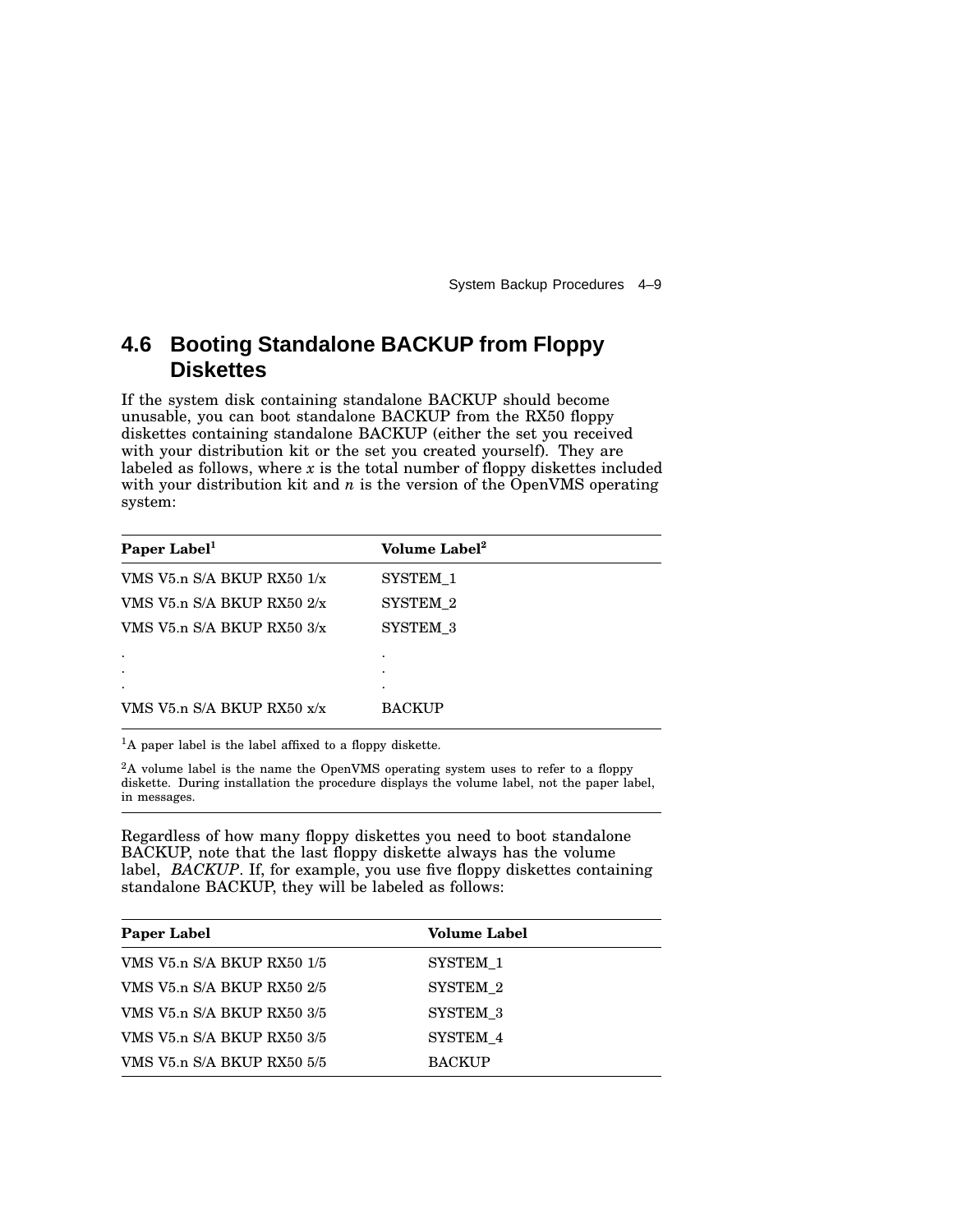4–10 System Backup Procedures

As you boot standalone BACKUP, you place those floppy diskettes (five, in this example) successively in the console drive, as follows:

- 1. Insert the floppy diskette labeled S/A BACKUP RX50 1/5 in the CSA1 diskette drive.
- 2. To boot standalone BACKUP, enter the following command and press Return:

>>> @CSBOO

The procedure displays the following messages:

SET VERIFY ! CSBOO.COM . .

. VAX/VMS Version V5.n Major version id = 1 Minor version id = 0

Please remove the volume "SYSTEM\_1" from the console device.

Insert the next standalone system volume and enter "YES" when ready:

3. Remove the S/A BKUP RX50 1/5 floppy diskette and insert the floppy diskette labeled S/A BKUP RX50 2/5 in the drive. When you are ready to continue, type Y and press Return. The procedure displays the following message:

Resuming load operation on volume "SYSTEM\_2", please stand by... Please remove the volume "SYSTEM\_2" from the console device. Insert the next standalone system volume and enter "YES" when ready:

4. Remove the S/A BKUP RX50 2/5 floppy diskette and insert the floppy diskette labeled S/A BKUP RX50 3/5 in the drive. When you are ready to continue, type Y and press Return. The procedure displays the following message:

Resuming load operation on volume "SYSTEM\_3", please stand by...

5. The procedure asks you for the date and time. Enter the date and time using the 24-hour clock format and press Return. For example:

PLEASE ENTER DATE AND TIME (DD-MMM-YYYY HH:MM) 19-JUN-1990 15:00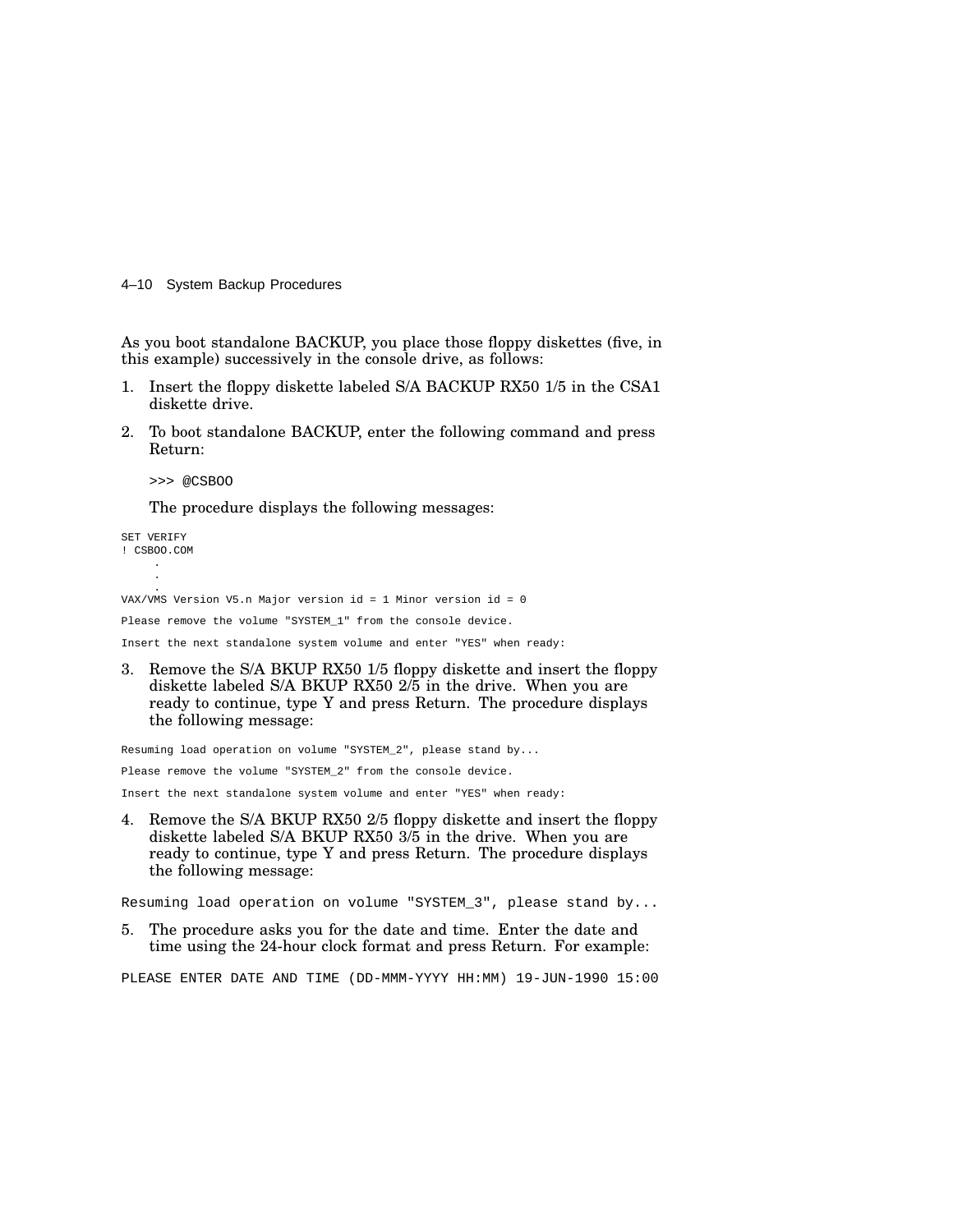System Backup Procedures 4–11

6. The procedure displays the following messages:

Please remove the volume "SYSTEM\_3" from the console device. Insert the next standalone volume and enter "YES" when ready:

7. Remove the S/A BKUP RX50 3/5 floppy diskette and insert the floppy diskette labeled S/A BKUP RX50 4/5 in the drive. When you are ready to continue, type Y and press Return. The procedure displays a message and a list of the local devices on your system and, if you have them, HSC and MSCP served devices. For example:

Available device MINE\$DJA3: device type RA60 Available device MINE\$DJA2: device type RA60

Check the list of devices. If the list is incomplete, make sure that all the drives are properly connected to the system. See your hardware manuals for details.

8. The procedure displays the following messages:

Please remove the volume "SYSTEM\_4" from the console device. Insert the standalone application volume and enter "YES" when ready:

9. Remove the S/A BKUP RX50 4/5 floppy diskette and insert the floppy diskette labeled S/A BKUP RX50 5/5 in the drive. When you are ready to continue, type Y and press Return. The procedure displays the following message:

Resuming load operation on volume "BACKUP", please stand by...

10. When standalone BACKUP finishes booting, it displays an identification message followed by the dollar sign prompt (\$):

```
%BACKUP-I-IDENT, standalone BACKUP V5.n; the date is
19-JUN-1990 15:00
$
```